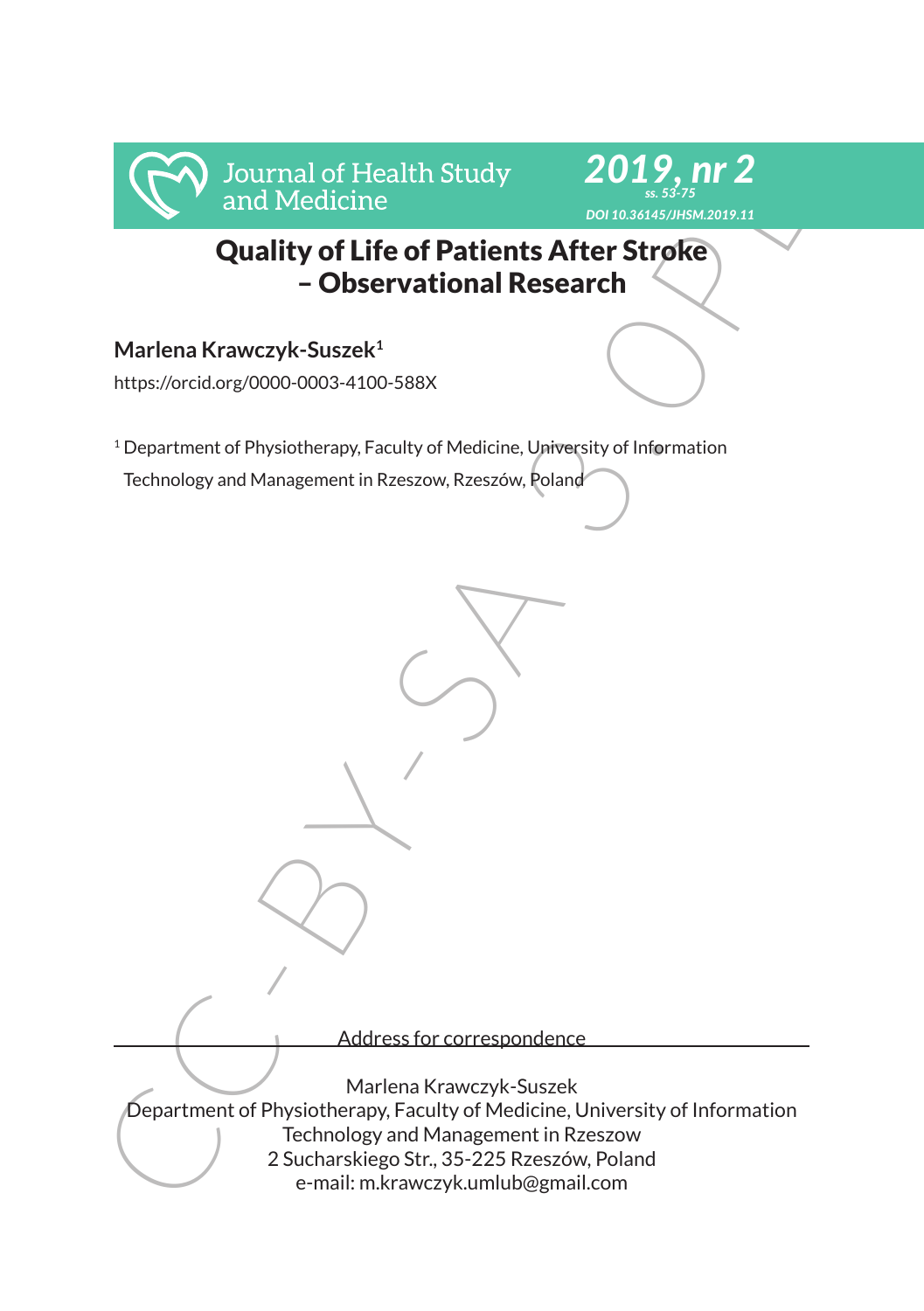# *Abstract*

*Background and objective: The quality of life of patients after stroke is a determinant of human existence. The aim of the research was to assess the quality of life of patients after stroke.* 

*Material and method: The research involved 117 patients after stroke. The criteria to be included in the research were: a time of at least 1.5 years from the last stroke, logical contact with the patient, lack of mental illness and other chronic diseases apart from risk factors for stroke. The research tool was a questionnaire SF-36v.2. The test results at the level of p≤0.05 were considered statistically significant.* 

**Hastrict**<br> **Eackground and objective:** The quality of life of patients after stroke is a de-<br>
terminant of human existence. The aim of the research was to assess the quality<br>
ty of life of patients after stroke.<br> **Materi** *Results: Patients in the general quality of life of ILQ obtained 60.1% of the maximum number of points. The lowest average level of LQ was noted in terms of physical role:19.2±2.8, emotional role:14.0±3.2 and physical functioning:30.9±14.5. The quality of life of patients significantly determined the number of strokes (p<0.05). The first stroke of the participants significantly reduced the quality of life compared to patients after two strokes. Conducting home rehabilitation (HR), adjusted to individual patient's dysfunctions significantly increased the quality of life in the patients of the research (HR:100.1pts.; without:125.5pts.; p=0.000<0.05).* 

*Conclusions: The patients after stroke assessed mental dimension significantly better compared to the physical quality of life.* 

*Key words: stroke, quality of life, SF–36 questionnaire, rehabilitation*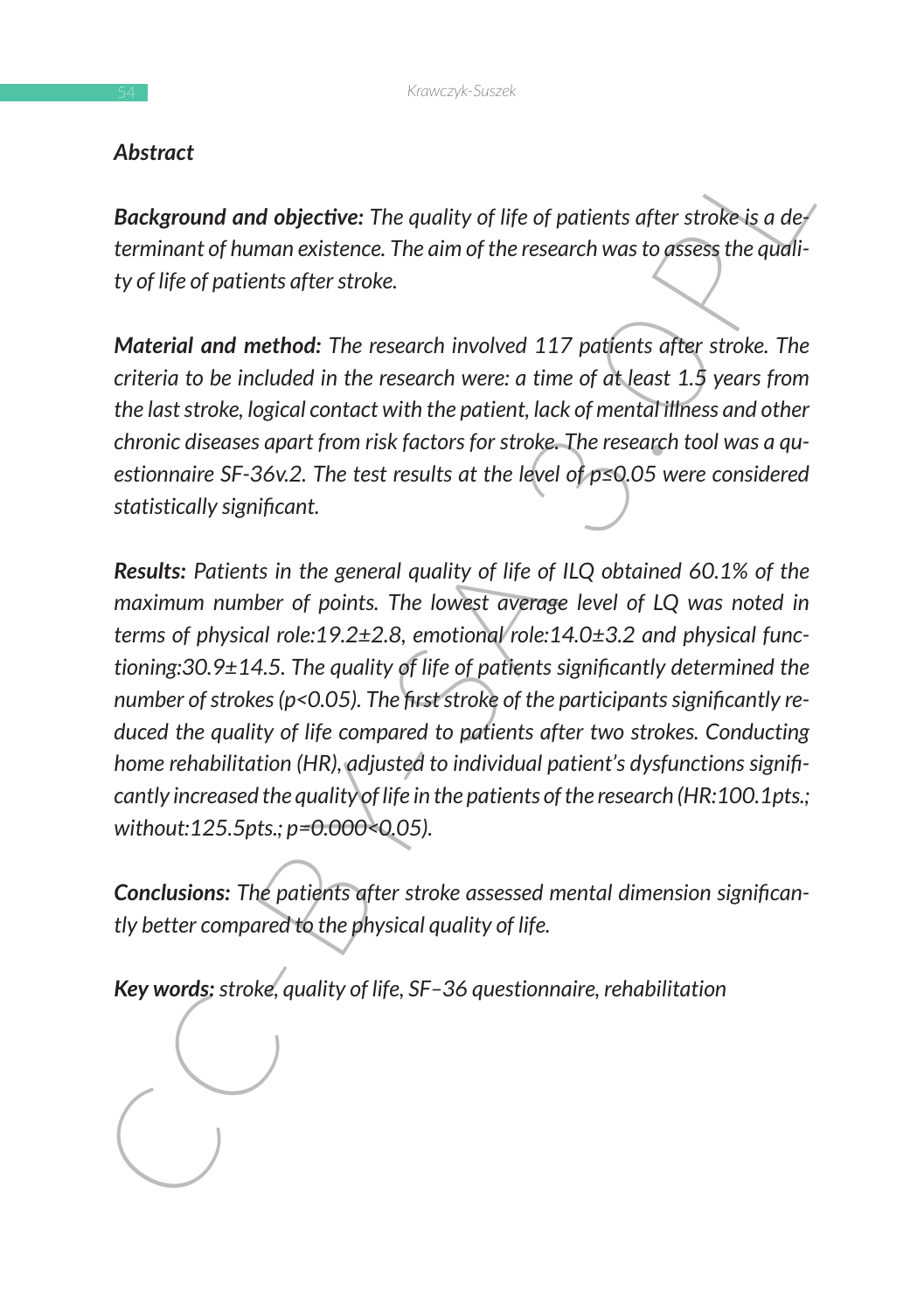### **Introduction**

Stroke is one of the most common cardiovascular diseases. Currently there are over 55 million people in the world who have suffered stroke, and in half of them this disease has significantly impacted on functioning in everyday life  $[1]$ . For this reason, it is extremely important/to implement effective rehabilitation, which should be aimed at compensating for lost psychophysical functions or restoring dysfunction. Rehabilitation is also a form of secondary prevention, the aim of which is to minimize the risk of another stroke [2]. Comprehensive rehabilitation of patients after stroke affects both the physical and mental spheres and may significantly determine the quality of their lives

Interaction<br>and in Morelian and Methods and Methods and Methods on the analytic of the variative of SHC-BY-oke is one of the moths disease has significantly impacted of methodinity and in half of them this dissease has si The quality of life in the definition includes the ability to function physically, mentally and socially in relation to the limitations caused by the disease [3]. Lower quality of life after stroke is mainly caused by reduced physical fitness and dependence on caregivers, depression and lack of social support. The research of the quality of life of people after stroke serves to recognize the different conditions of functioning of these people, which, according to the Helsingborg Declaration, is an important condition for proper rehabilitation planning [4]. It also allows to look at the effectiveness of the treatment perceived by the patient and helps to modify the patient's therapy [5]. Aim: Assessment of the quality of life after stroke.

# **Materials and Methods**

### *Questionnaire*

The research was conducted using the own structure questionnaire supplemented with a standardized tool to assess the quality of life SF-36v.2.

In the analysis of data from the SF-36v.2 quality of life questionnaire, the quality of life was assessed in the following dimensions: physical functioning – PF; role physical – RP; bodily pain – BP; general health  $\downarrow$  GH; vitality – VT; social functioning – SF; role emotional – RE; mental health – MH. SF-36v.2 questionnaire contains one unspecified question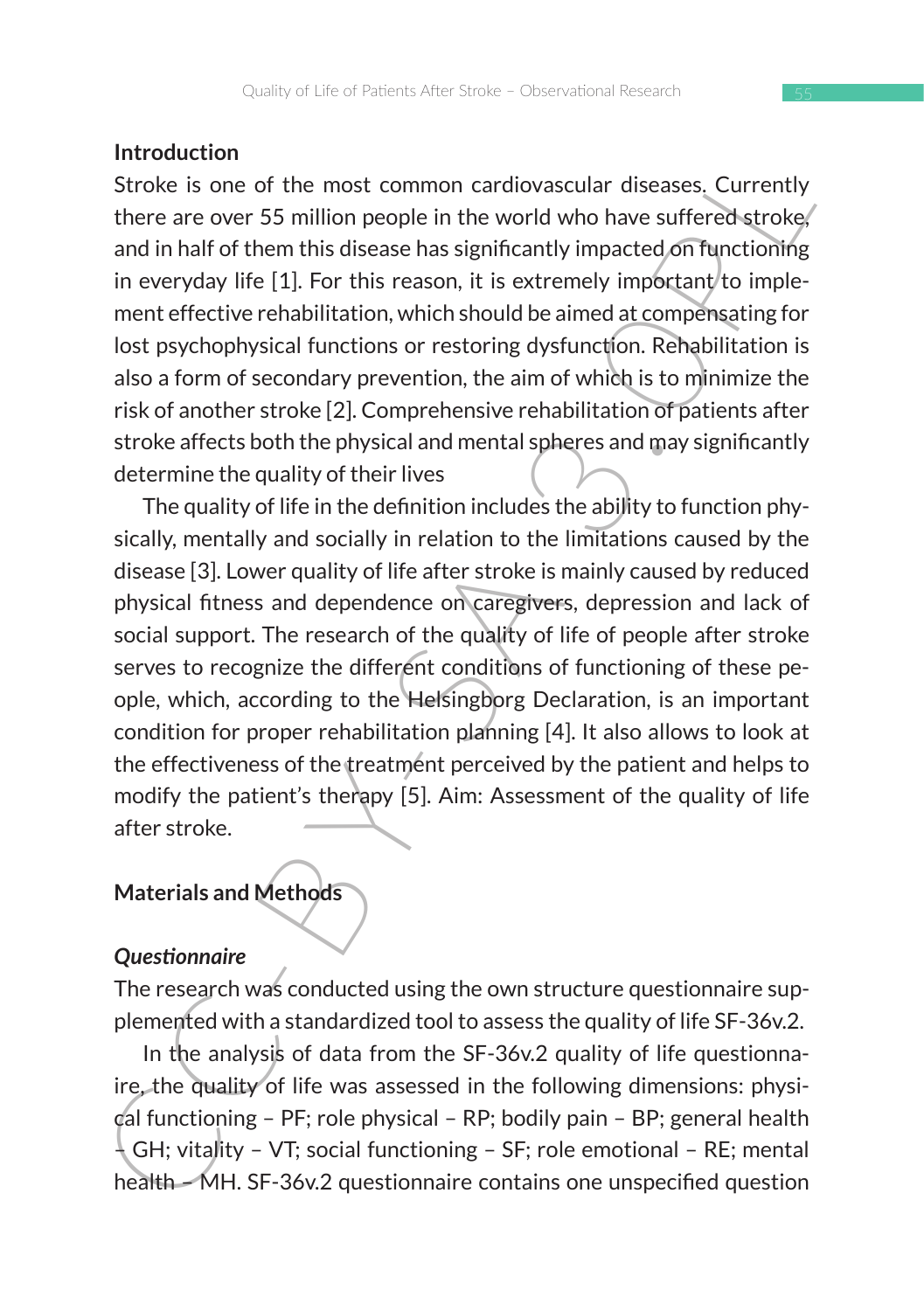(question 2) regarding the change in the general, subjective health of respondents during the last year.

(upestual metallity of life the priority). The production and production and production and a sense that in the physical spheme of the physical spheme and the product ality of life and four parameters of the mental zone. T The individual parameters were combined into groups, adding four parameters concerning the assessment of the physical sphere of the quality of life and four parameters of the mental zone. The following assignment was made: PF+RF+BT+GH = Physical Component Summary (PCS); VT+SF+RE+MH = Mental Component Summary (MCS). Both of these dimensions constitute the Quality of Life Index (ILQ). The higher the point value in the analysed scale is, the lower the level of the felt quality of life of the patient being researched is. The maximum number of points to be obtained according to the key proposed by Prof. J. Tylka is 171 [6].

The research was not subject to any risk. The study was conducted in accordance with the Declaration of Helsinki.

#### *Respondents*

117 patients with stroke regardless of etiology were included in the research. In order to analyse and assess the quality of life of the patients, the criteria of inclusion in the research were adopted: time: at least 1.5 years from the last stroke to assess the quality of life (the 1st criterion) and logical contact with the patient (the 2nd criterion), no chronic diseases beyond risk factors stroke (the 3rd criterion), no mental illness (the 4th criterion).

The rehabilitation procedure at various stages of the disease was recorded for all subjects. Rehabilitation was individually adjusted to the clinical condition of the patient; it was not the main factor differentiating the group of the researched patients. The overall impact of rehabilitation planned individually for the patient, on the quality of life of the patients was assessed.

The research was anonymous and voluntary. The patient was informed about the possibility of resigning from participation in the research at any stage.

The research did not bear any risk. The respondents were only obliged to complete the questionnaire supplemented with a standardized questionnaire. The subject of the research was the current subjective assessment of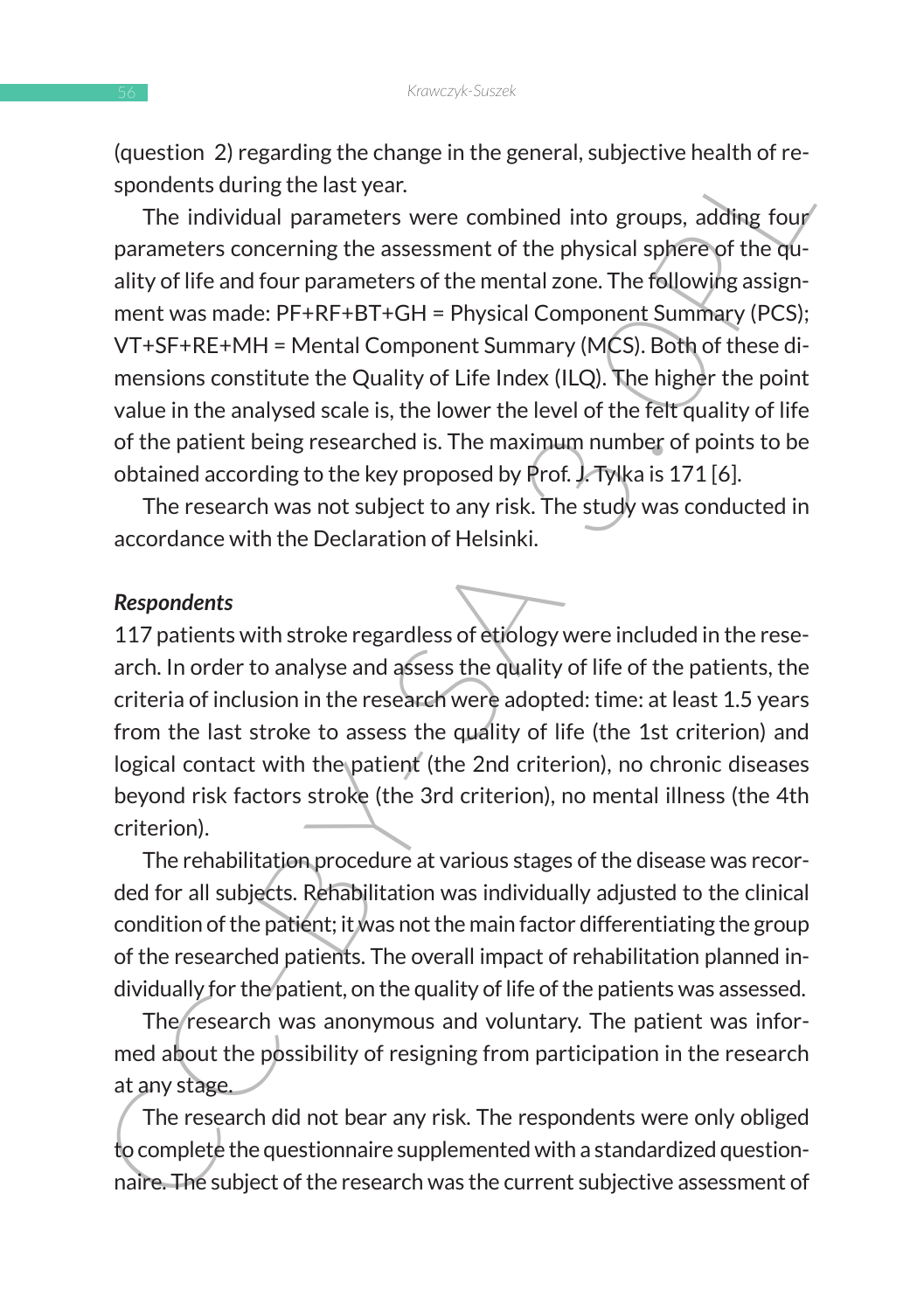the quality of life. The treatment and rehabilitation process were conducted by medical facilities in accordance with medical recommendations.

| the quality of life. The treatment and renabilitation process were conduc-<br>ted by medical facilities in accordance with medical recommendations. |                                                                        |                           |  |  |  |  |  |  |  |
|-----------------------------------------------------------------------------------------------------------------------------------------------------|------------------------------------------------------------------------|---------------------------|--|--|--|--|--|--|--|
| The sociodemographic characteristics of the research group are                                                                                      |                                                                        |                           |  |  |  |  |  |  |  |
| shown in table 1.                                                                                                                                   |                                                                        |                           |  |  |  |  |  |  |  |
| Table 1. General characteristics of the research group of the patients. Sociodemographic                                                            |                                                                        |                           |  |  |  |  |  |  |  |
|                                                                                                                                                     | data, categorical variables                                            |                           |  |  |  |  |  |  |  |
| <b>Characteristic</b>                                                                                                                               | n                                                                      | %                         |  |  |  |  |  |  |  |
| Gender (n - 117)<br>- female / male                                                                                                                 | 57/60                                                                  | 48.7/51.3                 |  |  |  |  |  |  |  |
| Education ( $n - 117$ )<br>- higher / secondary / vocational / lack<br>of education                                                                 | 37 / 25 / 25 / 30                                                      | 31.6 / 21.4 / 21.4 / 25.6 |  |  |  |  |  |  |  |
| Stroke Type (n - 117)<br>hemorrhagic (HS)/ ischemic (IS)                                                                                            | 55/62                                                                  | 47.0 / 53.0               |  |  |  |  |  |  |  |
| Number of strokes (n - 117)<br>$-1/2$                                                                                                               | 88/29                                                                  | 75.2 / 24.8               |  |  |  |  |  |  |  |
| Paretic Side<br>left / right                                                                                                                        | 62/55                                                                  | 53.0 / 47.0               |  |  |  |  |  |  |  |
| Start time of rehabilitation (n - $117$ )<br>- till the 3rd day $/$ 4 - 7 day $/$<br>8 days - month / over a month                                  | 58/36<br>14/9                                                          | 49.6 / 30.8<br>12.0 / 7.7 |  |  |  |  |  |  |  |
| Source: own study.<br><b>Statistical analysis</b>                                                                                                   |                                                                        |                           |  |  |  |  |  |  |  |
| A stratified random sampling was used to create two groups of the pa-                                                                               |                                                                        |                           |  |  |  |  |  |  |  |
| tients after stroke with different etiology. Continuous variables did not                                                                           |                                                                        |                           |  |  |  |  |  |  |  |
| meet the normal distribution assumptions. Shapiro Wilk's test rejected the                                                                          |                                                                        |                           |  |  |  |  |  |  |  |
| hypothesis of normality of distribution. Descriptive statistic and non-para-                                                                        |                                                                        |                           |  |  |  |  |  |  |  |
| metric statistics were used to compare two independent groups (U Mann-                                                                              |                                                                        |                           |  |  |  |  |  |  |  |
| -Whitney). The correlation between measurable variables (few groups)                                                                                |                                                                        |                           |  |  |  |  |  |  |  |
|                                                                                                                                                     | was assessed using the Spearman rank correlation coefficient. The test |                           |  |  |  |  |  |  |  |
| power was verified with the assumption of H0 hypothesis: Mi1 ≤ Mi2, whe-                                                                            |                                                                        |                           |  |  |  |  |  |  |  |
| re the average quality of life in the patients after the first stroke is lower                                                                      |                                                                        |                           |  |  |  |  |  |  |  |
| than the average quality of life of people after two strokes (t test of two                                                                         |                                                                        |                           |  |  |  |  |  |  |  |
| averages: $t = 1.658$ ). The test power with the probability of the 1st degree                                                                      |                                                                        |                           |  |  |  |  |  |  |  |

# *Statistical analysis*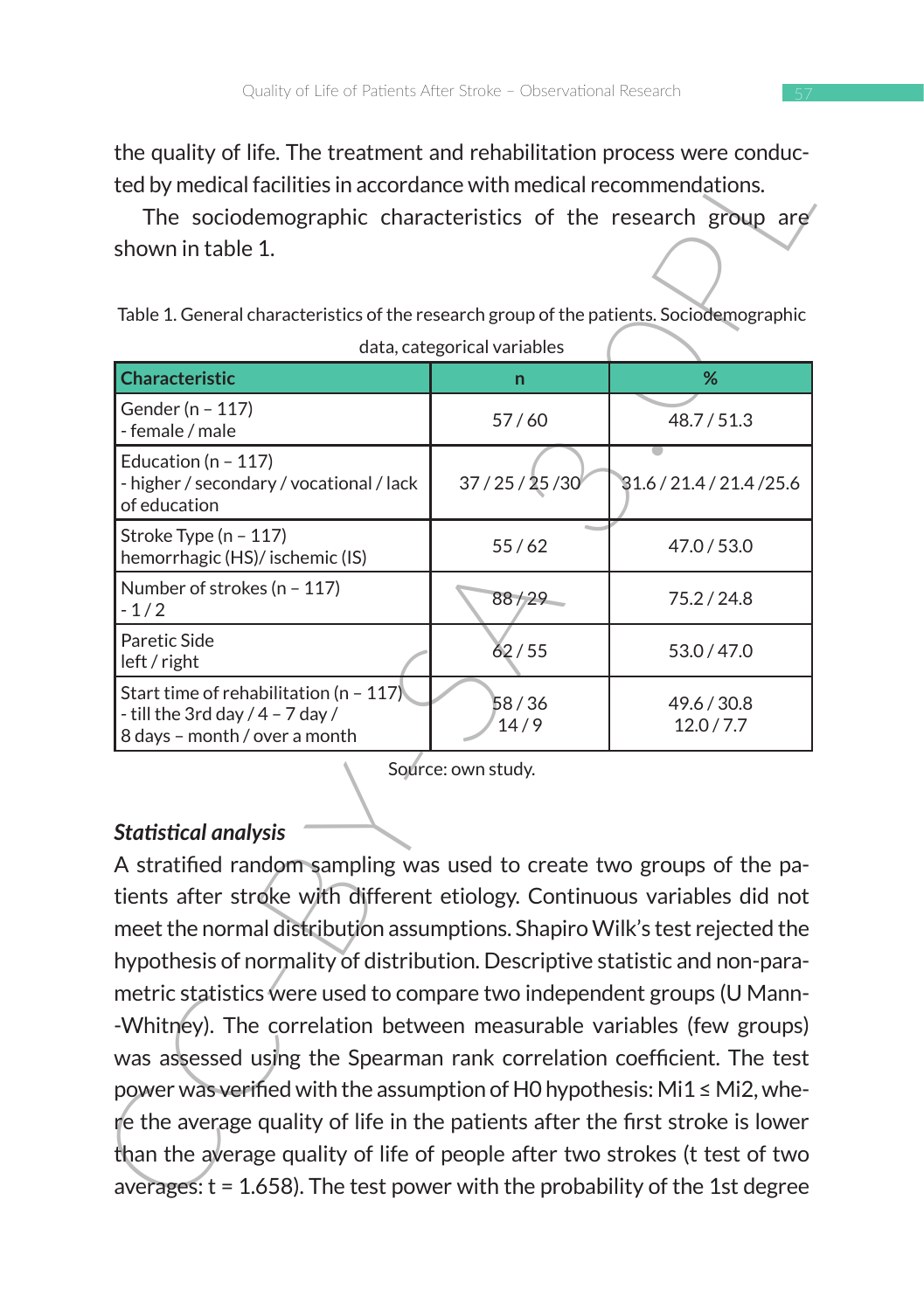error set at the level of  $p = 0.05$ , amounted to 0.81. The statistical analyses were performed with STATISTICA 13.0 PL. The test results at the level of p ≤ 0.05 were considered statistically significant.

### **Results**

ervice at the tevero to p-0.00, and<br>outed to use. The statistical analyses<br>were performed with STATISTICA 13.0 PL. The test results at the level of<br>ps 0.05 were considered statistically significant.<br>
Results<br>
The responde The respondents' age was on average  $58.8 \pm 11.8$  years old. 47.0% out of total indicated the occurrence of stroke twice, the others declared the occurrence of only one stroke. Among the respondents, 49.6% started rehabilitation in the first three days, and the next 30.8% during the first week after stroke. In the group of people whose physiotherapeutic activity started over 8 days, the patients after haemorrhagic stroke were significantly more frequent (HS: 38.2% from the group; IS: 3.2% from the group; Pearson's Chi $\textdegree 2$  = 29.04367; p = 0.000). The average time from stroke in the research group was  $25.5 \pm 8.2$  months. On average, the rehabilitation process was conducted in the home environment of the patient for the longest period of time  $-\sqrt{2.5} \pm 1.7$  months. Rehabilitation conducted in the neurological ward lasted on average  $2.2 \pm 1.2$  months, in the rehabilitation ward  $1.9 \pm 2.1$  months (table 2).

While analysing ILQ and its individual dimensions, the significant impact of gender, age, education, type of stroke as well as the side of paralysis (p> 0.05) was not confirmed. The level of the perceived quality of life in each dimension significantly determined the number of strokes of the patient ( $p < 0.05$ ) (table 3).

The quality of life in the research group significantly depended on the number of stroke impacts in terms of perceived pain (p = 0.027) and social roles (p = 0.009). After the first stroke in both aspects (BP and SF), the patients assessed the quality of life as worse compared to the patients after two strokes. The general quality of life as well as the physical (PCS) and mental (MCS) dimensions were assessed worse by the patients after the first stroke at the time of the research. In SF-36 questionnaire (ILQ), the patients after two strokes obtained a significantly lower value of points, which means a subjective sense of a higher level of the quality of life compared to the second group (the patients after one stroke). (table 4).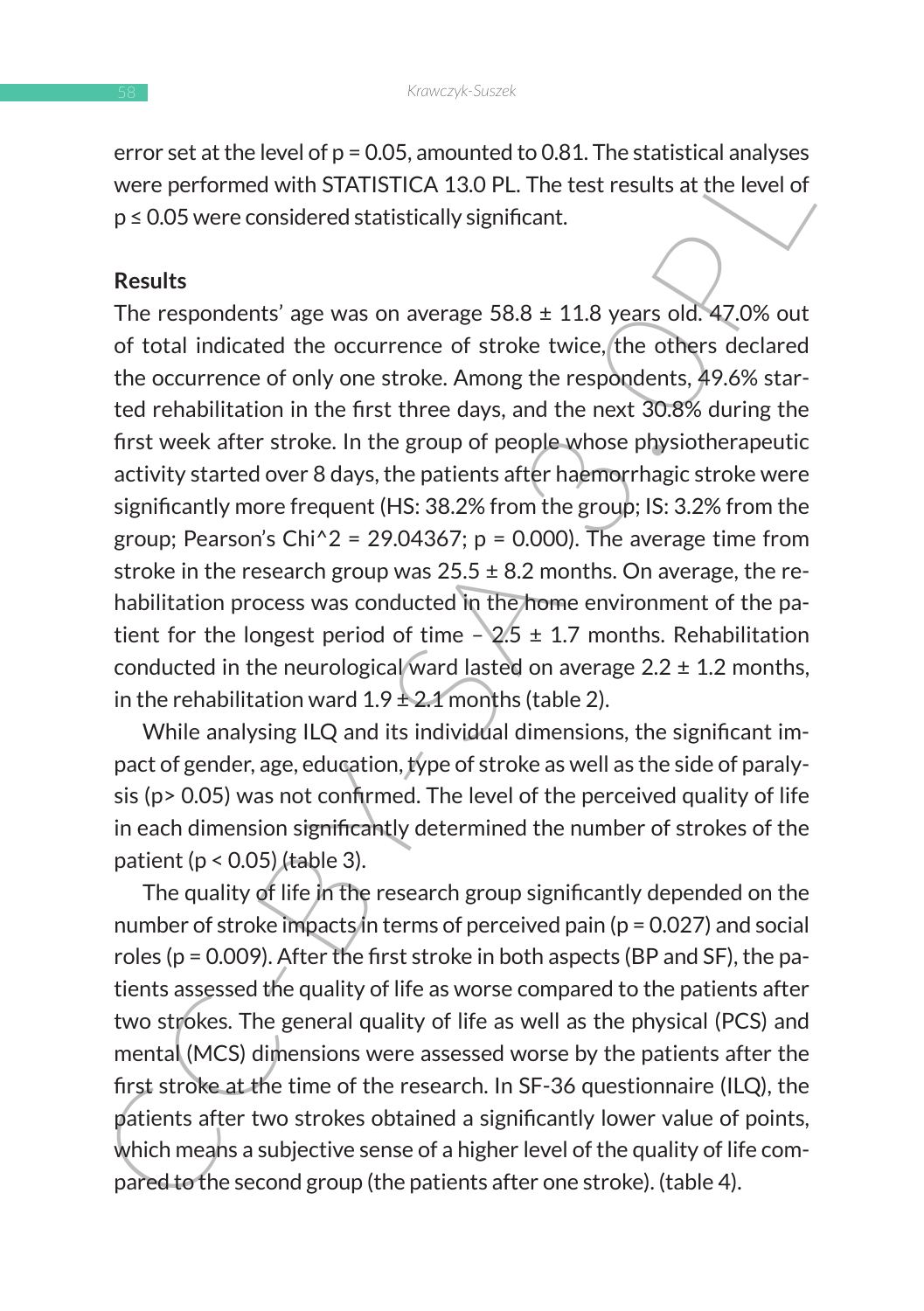|                                                                                                                                               | ဗိ                           | 67.0                  | 28.0                                                          |                                                  | 3.0                                       | 2.0                          | 3.0                            | 3.5                           |                                                                                                                            |
|-----------------------------------------------------------------------------------------------------------------------------------------------|------------------------------|-----------------------|---------------------------------------------------------------|--------------------------------------------------|-------------------------------------------|------------------------------|--------------------------------|-------------------------------|----------------------------------------------------------------------------------------------------------------------------|
|                                                                                                                                               | đ                            | 49.0                  | 18.0                                                          |                                                  | $\frac{0}{1}$                             | $\frac{0}{1}$                | $\frac{0}{1}$                  | $\frac{0}{1}$                 |                                                                                                                            |
|                                                                                                                                               | $\stackrel{\mathtt{e}}{\ge}$ | 58.0                  | 24.0                                                          |                                                  | 2.0                                       | 2.0                          | 1.0                            | 2.0                           |                                                                                                                            |
|                                                                                                                                               | Reference                    | 39.0-88.0             | $18.0 - 48.0$                                                 |                                                  | $1.0 - 6.0$                               | $1.0 - 6.0$                  | $1.0 - 16.0$                   | $0.25 - 12.5$                 |                                                                                                                            |
|                                                                                                                                               | GS                           | 11.8                  | 8.2                                                           | Time of rehabilitation conducted in:<br>[months] | 1.2                                       | $\frac{6}{2}$                | 2.1                            | 1.7                           |                                                                                                                            |
|                                                                                                                                               | Σ                            | 58.8                  | 25.5                                                          |                                                  | 22                                        | 2.0                          | ۹Ì                             | 2.5                           |                                                                                                                            |
| $\overline{7}$ able 2. General characteristics of the group, taking into account the place and length of rehabilitation. Continuous variables | Variable                     | $n=17$ [years]<br>Age | Time after last stroke<br>(n - 117) [months]<br>117) [months] |                                                  | neurological / stroke ward<br>$(n - 117)$ | rehabilitation ward (n - 61) | rehabilitation office (n - 56) | home rehabilitation (n - 105) | *M - mean; SD - standard deviation; Reference - minimum to maximum; Me - median; Q1 - lower quartile; Q3 - upper quartile. |

Ť.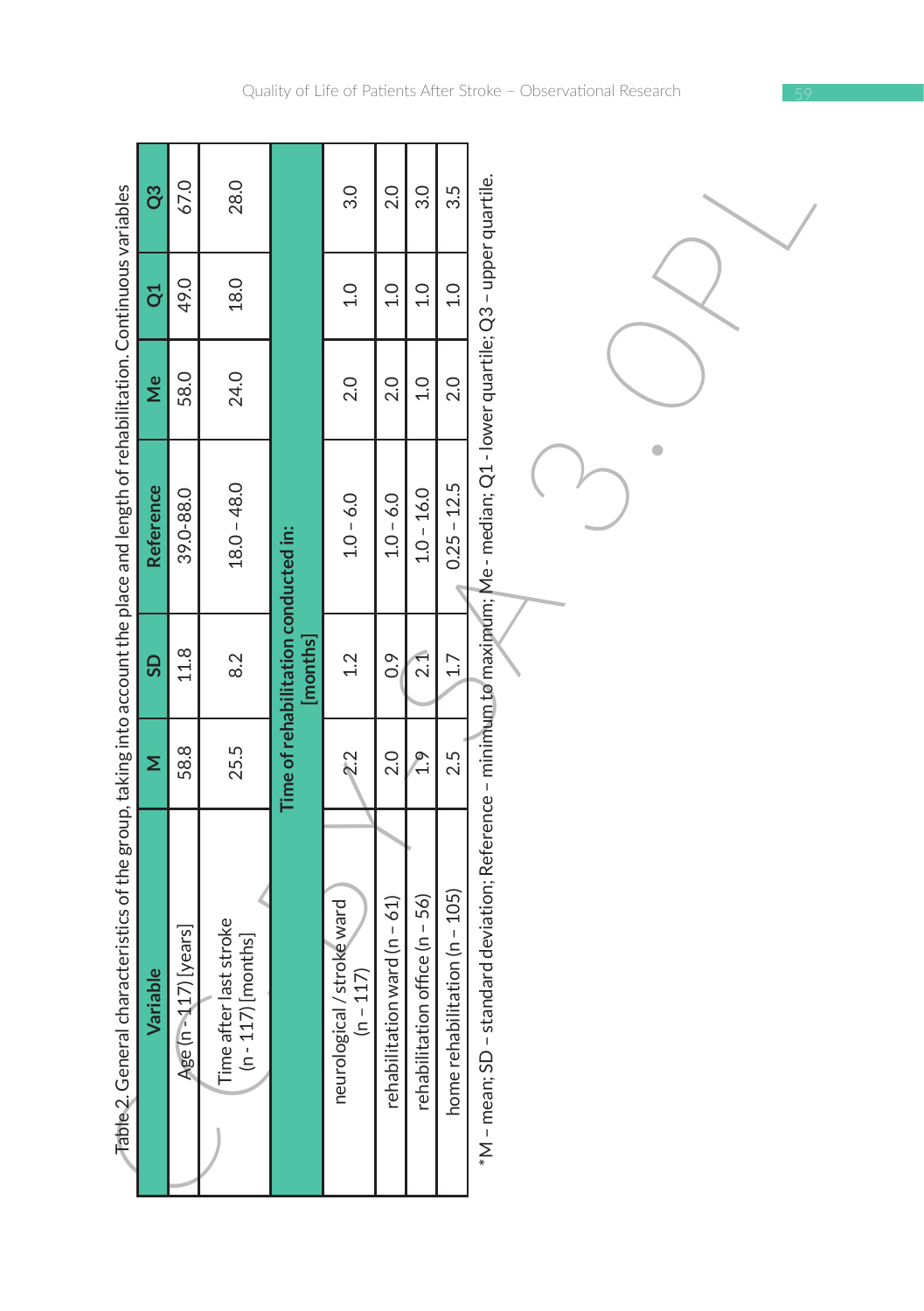|                                                                                          | $\overline{a}$ |                          | 0.77             | 0.87          | 0.54                  | 0.76                  | $*0.01$                     | 0.07                   |                                       |
|------------------------------------------------------------------------------------------|----------------|--------------------------|------------------|---------------|-----------------------|-----------------------|-----------------------------|------------------------|---------------------------------------|
|                                                                                          | <b>NCS</b>     | $\overline{\mathbf{q}}$  | 0.69             | 0.91          | 0.62                  | 0.61                  | *0.03                       | 0.29                   |                                       |
|                                                                                          | PCS            |                          | 0.73             | 0.88          | 0.50                  | 0.30                  | *0.02                       | 0.18                   |                                       |
| Table 3. Analysis of factors determining the level of quality of life and its dimensions |                | <b>ILQ</b> <sub>vs</sub> | Gender (n - 117) | Age (n - 117) | Education $(n - 112)$ | Stroke Type (n - 117) | Number of strokes (n - 117) | Paretic Side (n - 117) | * p-level of statistical significance |

*Krawczyk-Suszek*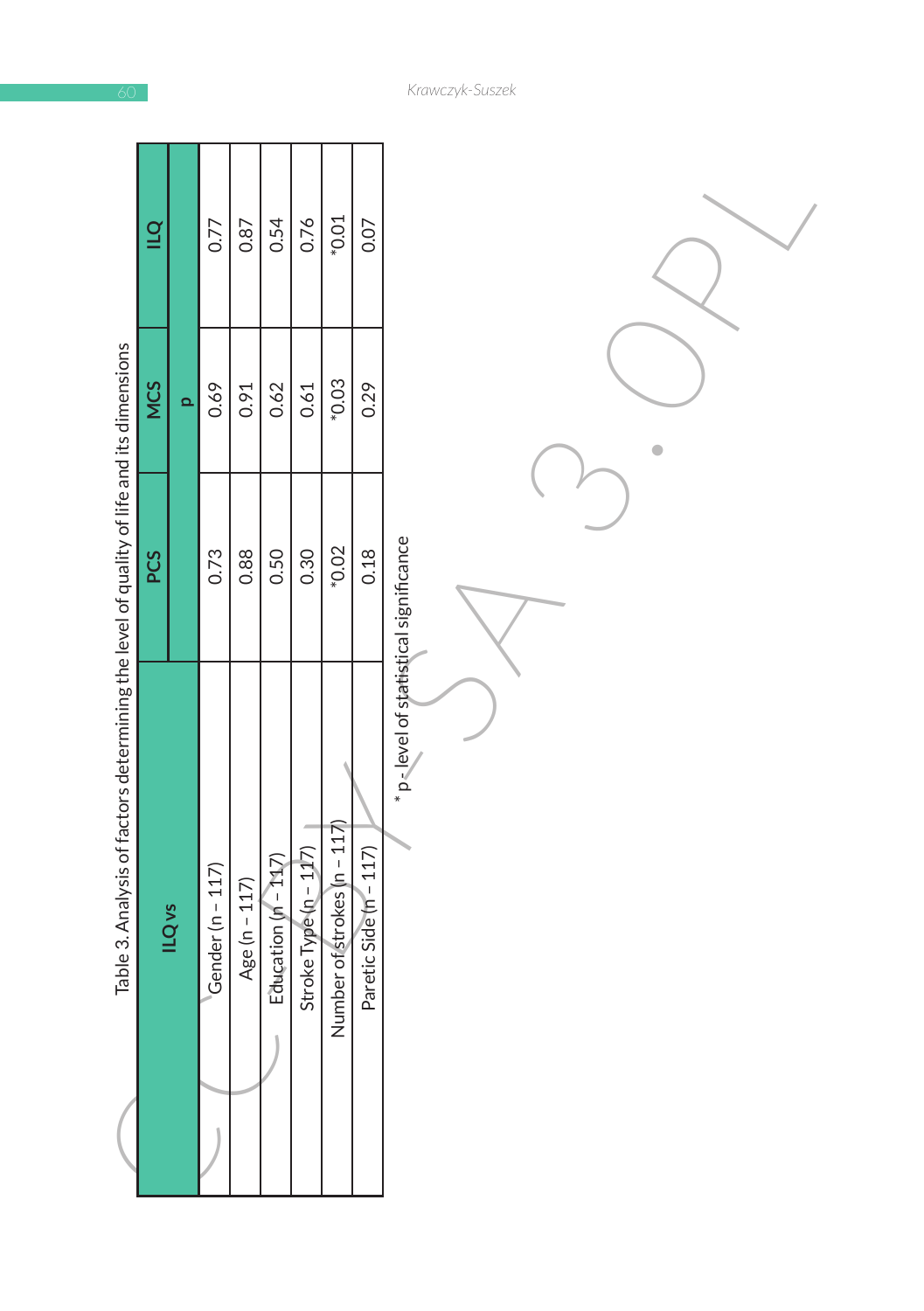|                                                                                                     |               | $*$       | 61.8                 | 96.0                 | 36.7    | 53.0            | 51.0            | 42.5                | 93.3     | 42.8          | 40.0                                    | 64.7      | 56.9      | 60.1         |                                                                                                                                     |                                                                                                                                       |                                                                                                               |
|-----------------------------------------------------------------------------------------------------|---------------|-----------|----------------------|----------------------|---------|-----------------|-----------------|---------------------|----------|---------------|-----------------------------------------|-----------|-----------|--------------|-------------------------------------------------------------------------------------------------------------------------------------|---------------------------------------------------------------------------------------------------------------------------------------|---------------------------------------------------------------------------------------------------------------|
|                                                                                                     |               | ₩         | 50                   | 20                   | $\sim$  | $\overline{20}$ | $\overline{20}$ | $\infty$            | 15       | 25            | 4                                       | 99        | 68        | 171          |                                                                                                                                     |                                                                                                                                       |                                                                                                               |
|                                                                                                     |               | Reference | $0 - 50$             | $5 - 20$             | $0 - 9$ | $6 - 17$        | $4 - 18$        | $0 - 8$             | $0 - 15$ | $1 - 23$      | $0 - 4$                                 | $18 - 95$ | $13 - 60$ | $-155$<br>47 |                                                                                                                                     |                                                                                                                                       |                                                                                                               |
|                                                                                                     | Analyse       | ⊌ٌ        | 30.0                 | 20.0                 | 3.0     | 11.0            | 10.0            | 3.0                 | 15.0     | 11.0          | $\frac{0}{1}$                           | 64.0      | 39.0      | 102.0        |                                                                                                                                     |                                                                                                                                       |                                                                                                               |
| Table 4. The level of restrictions of the patients in terms of quality of life in different spheres |               | GS        | 14.5                 | 2.8                  | 2.6     | 2.5             | 3.0             | 1.7                 | 3.2      | $\bar{4}$ .9  | $\Xi$                                   | 19.0      | 8.6       | 24.0         |                                                                                                                                     |                                                                                                                                       |                                                                                                               |
|                                                                                                     |               | IЖ        | 30.9                 | 19.2                 | 3.3     | 10.6            | 102             | $\ddot{\mathrm{e}}$ | 14.0     | 10.7          | 1.6                                     | 64.1      | 38.7      | 102.7        |                                                                                                                                     |                                                                                                                                       |                                                                                                               |
|                                                                                                     | Questionnaire | $SF-36$   | $\frac{\mu}{\Delta}$ | $\frac{\mu}{\alpha}$ | 高       | 공               | 5               | 55                  | RE       | $\frac{1}{2}$ | Subjective sense of change<br>in health | PCS       | NCS       | $ILQSF - 36$ | *-Maximum number of points to be obtained in a given sphere; ** - Percentage of points from the maximum; PF - physical functioning; | RF - role physical; BP - bodility pain; GH - general health; VT - vitality; SF - social functioning; RE - role emotional; MH - mental | health; PCS - Physical Component Summary; MCS - Mental Component Summary; IQL SF - 86 - Index of Life Quality |

4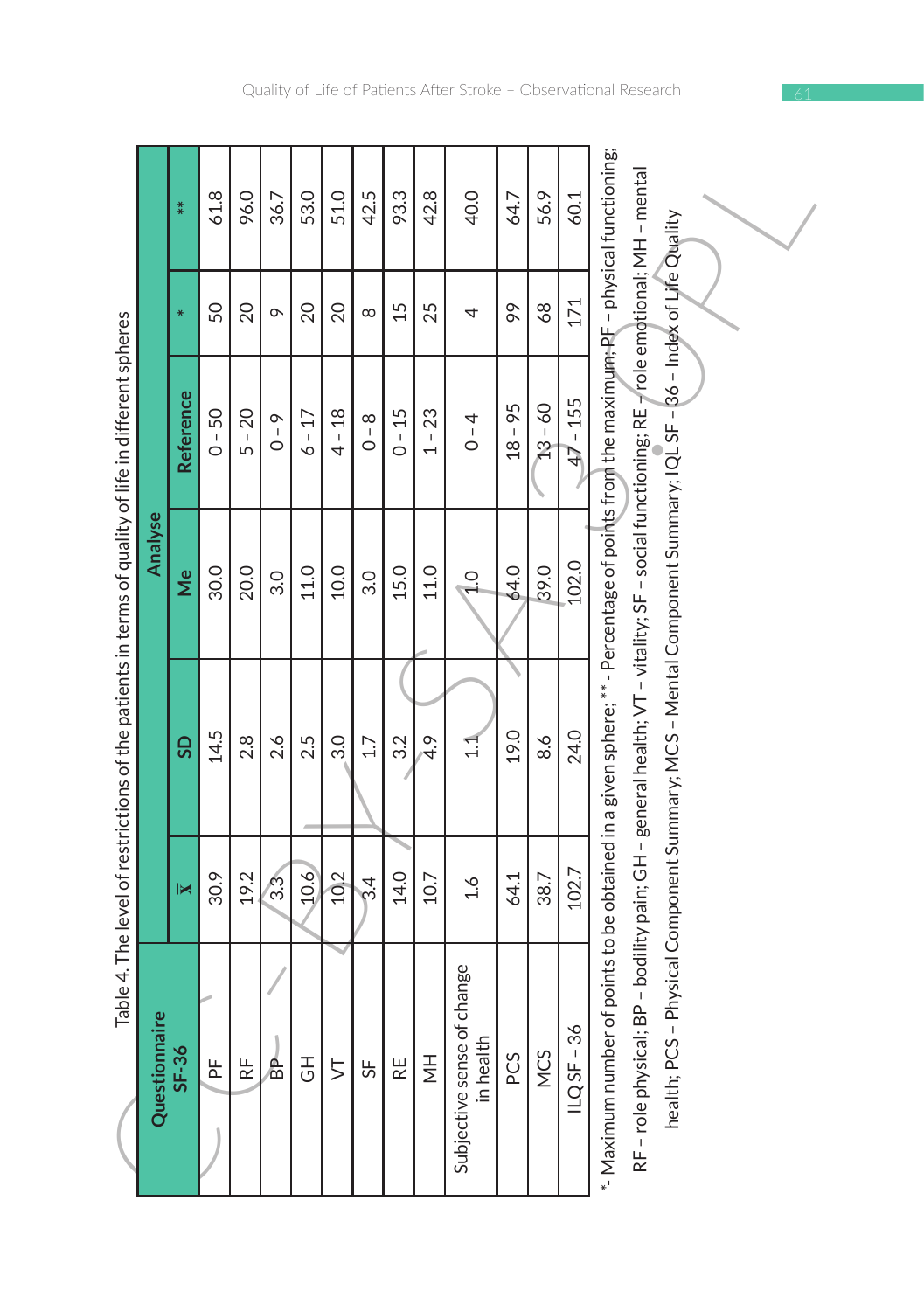| The analysis of data transformed according to the key presented by I<br>Professor Jan Tylka is presented below. In the overall quality of life, the<br>patients averagely obtained 60.1% of the maximum number of points,<br>which confirms a significantly reduced quality of life. The average value<br>of points obtained in SF-36 scale was $102.7 \pm 24.0$ . The researched pa-<br>tients showed a lower level of the quality of life in the physical dimension<br>(PCS: $64.1 \pm 19.0$ ). The worst-rated aspects of life of the patients after |       |                                                                   |      |      |       |  |
|---------------------------------------------------------------------------------------------------------------------------------------------------------------------------------------------------------------------------------------------------------------------------------------------------------------------------------------------------------------------------------------------------------------------------------------------------------------------------------------------------------------------------------------------------------|-------|-------------------------------------------------------------------|------|------|-------|--|
| stroke involve physical functioning (PF: $30.9 \pm 14.5$ ; 61.8% $\sharp^*$ ), restric-                                                                                                                                                                                                                                                                                                                                                                                                                                                                 |       |                                                                   |      |      |       |  |
| tions in performing social roles caused by physical sphere (RF: $19.2 \pm 2.8$ ;                                                                                                                                                                                                                                                                                                                                                                                                                                                                        |       |                                                                   |      |      |       |  |
| 96.) 0% **and limitations in performing social roles resulting from emo-<br>tional problems (RE: 14.0±3.2; 93.3%**) (table 5).                                                                                                                                                                                                                                                                                                                                                                                                                          |       | Table 5. Average quality of life, including the number of strokes |      |      |       |  |
|                                                                                                                                                                                                                                                                                                                                                                                                                                                                                                                                                         |       | <b>Number of strokes</b>                                          |      |      |       |  |
| Questionnaire<br><b>SF-36</b>                                                                                                                                                                                                                                                                                                                                                                                                                                                                                                                           |       | 1                                                                 | 2    |      | p     |  |
|                                                                                                                                                                                                                                                                                                                                                                                                                                                                                                                                                         | М     | <b>SD</b>                                                         | М    | SD   |       |  |
| PF                                                                                                                                                                                                                                                                                                                                                                                                                                                                                                                                                      | 32.6  | 13.0                                                              | 25.6 | 17.6 | 0.057 |  |
| RF                                                                                                                                                                                                                                                                                                                                                                                                                                                                                                                                                      | 19.4  | 2.4                                                               | 18.8 | 3.7  | 0.507 |  |
| ΒP                                                                                                                                                                                                                                                                                                                                                                                                                                                                                                                                                      | 3.6   | 2.5                                                               | 2.5  | 2.9  | 0.027 |  |
| GН                                                                                                                                                                                                                                                                                                                                                                                                                                                                                                                                                      | 10.7  | 2.5                                                               | 10.4 | 2.7  | 0.592 |  |
| VT                                                                                                                                                                                                                                                                                                                                                                                                                                                                                                                                                      | 10.2  | 3.0                                                               | 10.1 | 3.1  | 0.570 |  |
| SF                                                                                                                                                                                                                                                                                                                                                                                                                                                                                                                                                      | 3,6   | 3.0                                                               | 2.8  | 1.8  | 0.009 |  |
| RE                                                                                                                                                                                                                                                                                                                                                                                                                                                                                                                                                      | 14.4  | 2.2                                                               | 12.8 | 5.1  | 0.074 |  |
| MH                                                                                                                                                                                                                                                                                                                                                                                                                                                                                                                                                      | 10.9  | 4.9                                                               | 9.9  | 5.1  | 0.307 |  |
| Subjective sense of change<br>in health                                                                                                                                                                                                                                                                                                                                                                                                                                                                                                                 | 1.7   | 1.1                                                               | 1.4  | 1.0  | 0.358 |  |
| PCS                                                                                                                                                                                                                                                                                                                                                                                                                                                                                                                                                     | 66.3  | 17.2                                                              | 57.2 | 22.4 | 0.043 |  |
| <b>MCS</b>                                                                                                                                                                                                                                                                                                                                                                                                                                                                                                                                              | 39.7  | 7.8                                                               | 35.6 | 10.4 | 0.029 |  |
| $ICQ SF - 36$                                                                                                                                                                                                                                                                                                                                                                                                                                                                                                                                           | 106.0 | 21.2                                                              | 92.9 | 29.2 | 0.010 |  |
| *PF – physical functioning; RF – role physical; BP – bodility pain; GH – general health; VT<br>- vitality; SF - social functioning; RE - role emotional; MH - mental health; PCS - Physi-                                                                                                                                                                                                                                                                                                                                                               |       |                                                                   |      |      |       |  |
| cal Component Summary; MCS - Mental Component Summary; IQL SF - 36 - Index of<br>Life Quality; M - mean; SD - standard deviation; p - level of statistical significance;                                                                                                                                                                                                                                                                                                                                                                                |       |                                                                   |      |      |       |  |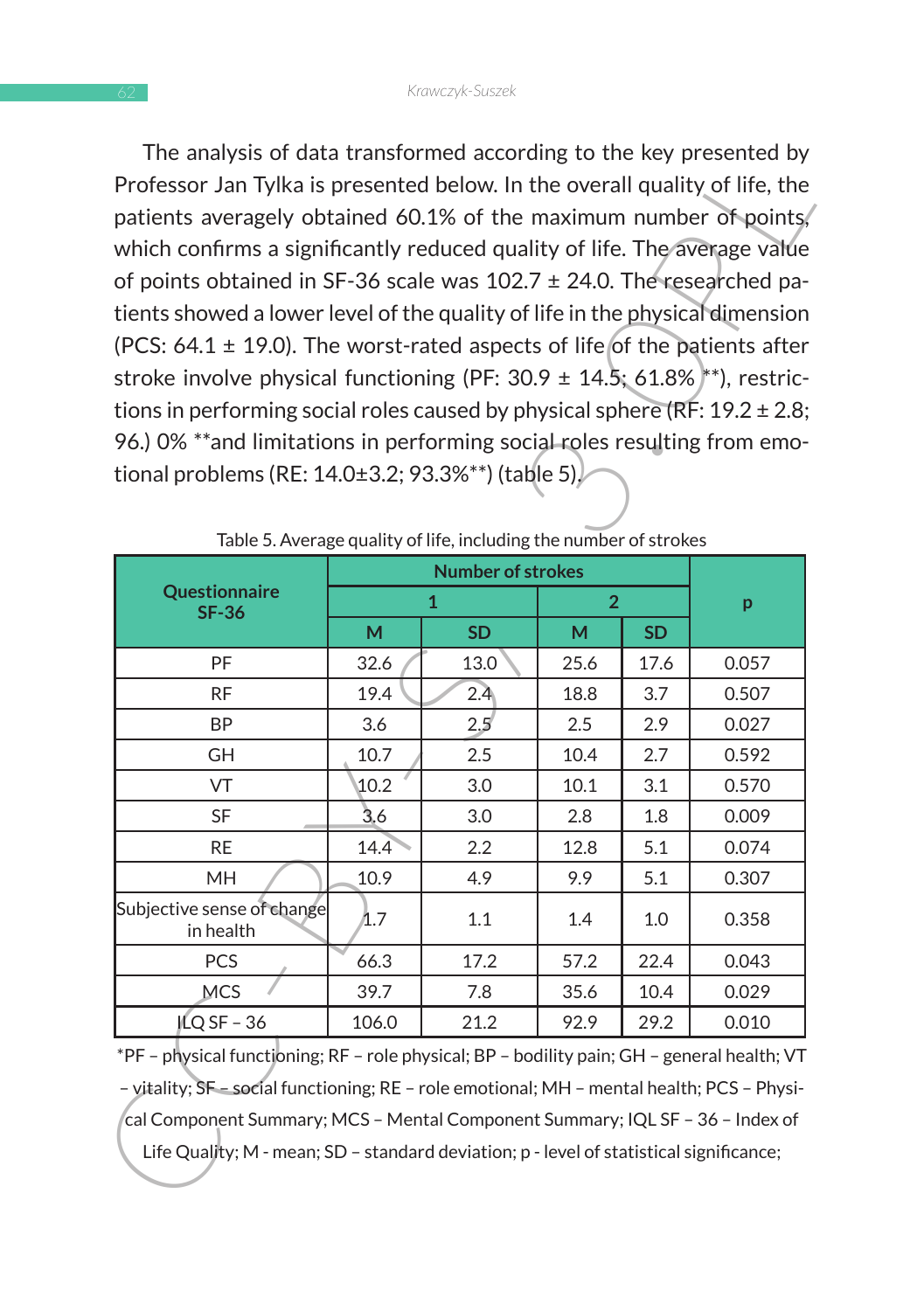The presence of a significant correlation of individual components of the quality of life against the overall ILQ assessment was confirmed  $(p < 0.001)$ . The strongest positive correlation in relation to the overall quality of life of the researched patients was noted in the following components of the quality of life: PF (R = 0.91), MH (R = 0.83), SF (R = 0.82) and BP ( $R = 0.81$ ). The weakest correlation was recorded in:  $R = (R = 0.38)$ and RE ( $R = 0.44$ ) (table 6).

Table 6. The impact of individual components on the overall quality of life of the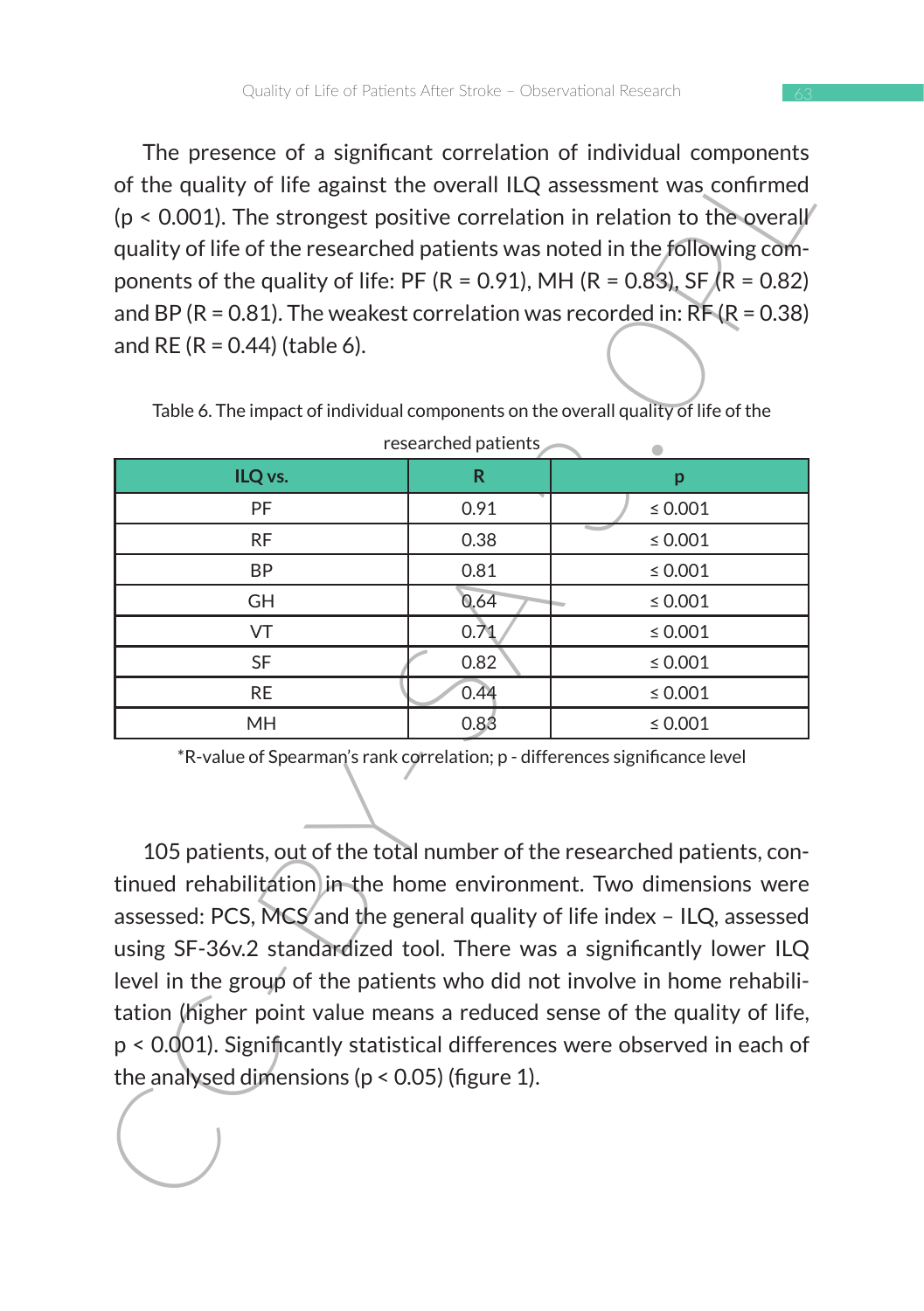



Figure 1. Average quality of life of patients after stroke including home rehabilitation

The presence of a statistically significant relationship between the quality of life of the researched patients and the length of rehabilitation conducted in the neurological ward and the rehabilitation ward was confirmed. In the case of the neurological ward, the time of rehabilitation significantly impacted the quality of life of the respondents in the physical, mental and general dimensions. In the neurological ward, rehabilitation is conducted during the early rehabilitation period, whereas in the case of rehabilitation conducted in the rehabilitation ward, a significant impact was noted in the mental and general dimensions of the quality of life. The values of the correlation coefficient R were positive for the listed relationships. This means that the longer rehabilitation (in the neurological and rehabilitation ward) is, the more points were obtained by the patients on SF-36 scale. The quality of life of the researched patients decreased along with the length of rehabilitation time (p < 0.001). This relation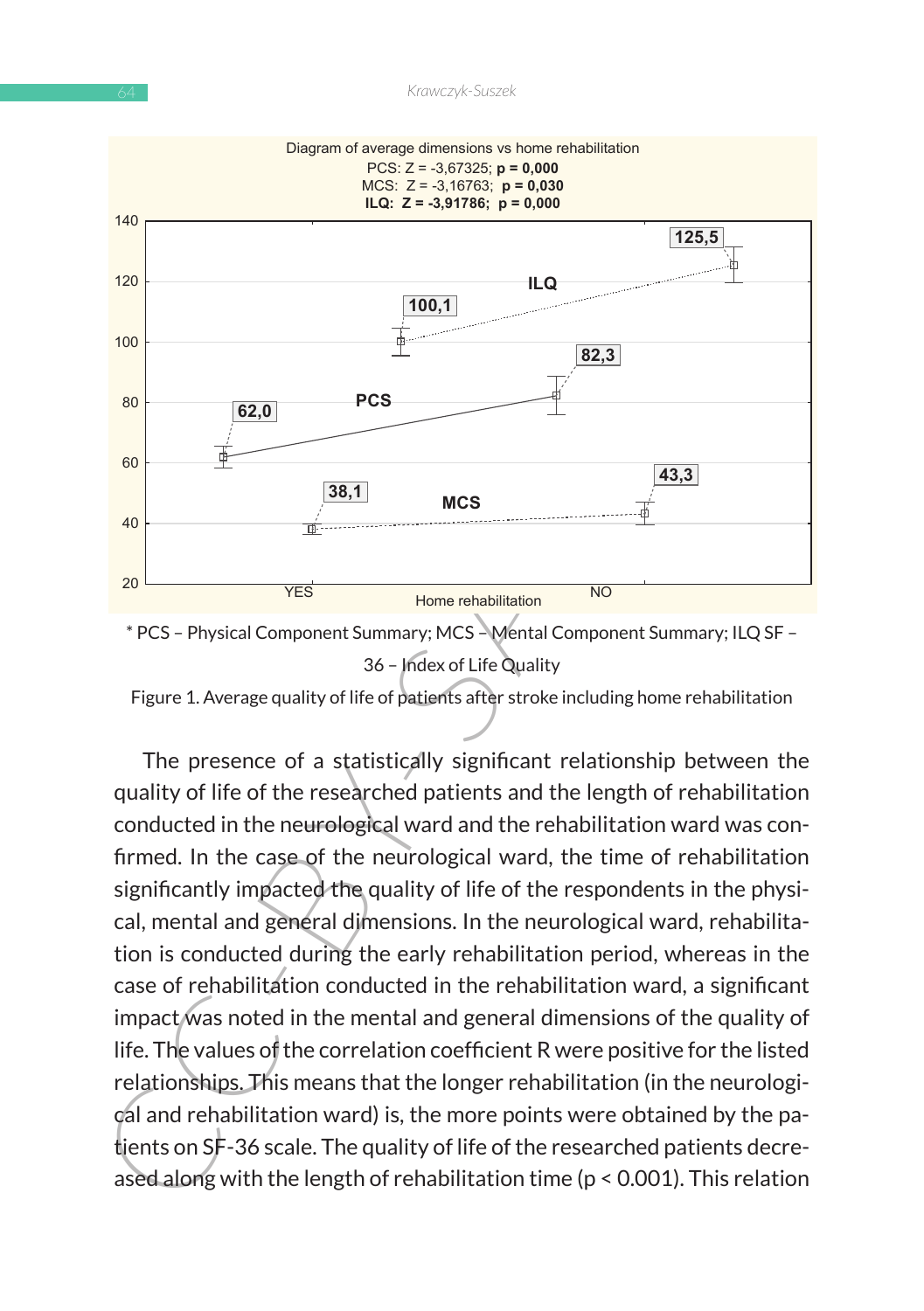In the spin of the group of platelins white the platelins that the presence or complex<br>
dysfunctions in the patient after stroke determines a longer stay in the<br>
neurological ward and a worse functional state of the patie may be applied to the group of patients where the presence of complex dysfunctions in the patient after stroke determines a longer stay in the neurological ward and a worse functional state of the patient reducing the overall quality of life. Negative correlation of the quality of life with regard to the length of home rehabilitation and time after the last stroke in all analysed dimensions of the quality of life was indicated. If the value of points in SF-36 questionnaire increased (worse quality of life), the time after stroke decreased (shorter time of home rehabilitation) and vice versa. This means that the shorter the time after stroke (and the shorter the time of rehabilitation in the home environment) is, the subjective quality of life of the patient is lower. However, the longer the period after stroke (and longer time of home rehabilitation) is, the better the patient's quality of life is (table 7).

|                                        | <b>ILQ</b> |            |            |       |            |       |  |  |  |  |
|----------------------------------------|------------|------------|------------|-------|------------|-------|--|--|--|--|
|                                        |            | <b>PCS</b> | <b>MCS</b> |       | <b>ILQ</b> |       |  |  |  |  |
| <b>Variables:</b>                      | R          | p          | R          | p     | R          | p     |  |  |  |  |
| Length of rehabilitation:              |            |            |            |       |            |       |  |  |  |  |
| - hospital (neurological ward)         | $*0.44$    | 0.000      | $*0.33$    | 0.000 | $*0.46$    | 0.000 |  |  |  |  |
| - hospital (rehabilitation ward)       | 0.44       | 0.056      | $*0.32$    | 0.011 | $*0.28$    | 0.017 |  |  |  |  |
| - rehabilitation study                 | $-0.04$    | 0.723      | 0.16       | 0.206 | 0.02       | 0.886 |  |  |  |  |
| - environmental rehabilitation at home | $-0.09$    | 0.304      | $-0.10$    | 0.261 | $-0.09$    | 0.317 |  |  |  |  |
| Time after the last stroke             | $-0.15$    | 0.103      | $-0.09$    | 0.332 | $-0.15$    | 0.101 |  |  |  |  |

Table 7. Assessment of the relationship between the quality of life of the researched patients and the length of rehabilitation

\* statistical significance; R-value of Spearman's rank correlation; p - differences signifi-

cance level

# **Discussion**

In addition to the length of life, the assessment of the patient's quality of life is a particularly important factor in assessing the effectiveness of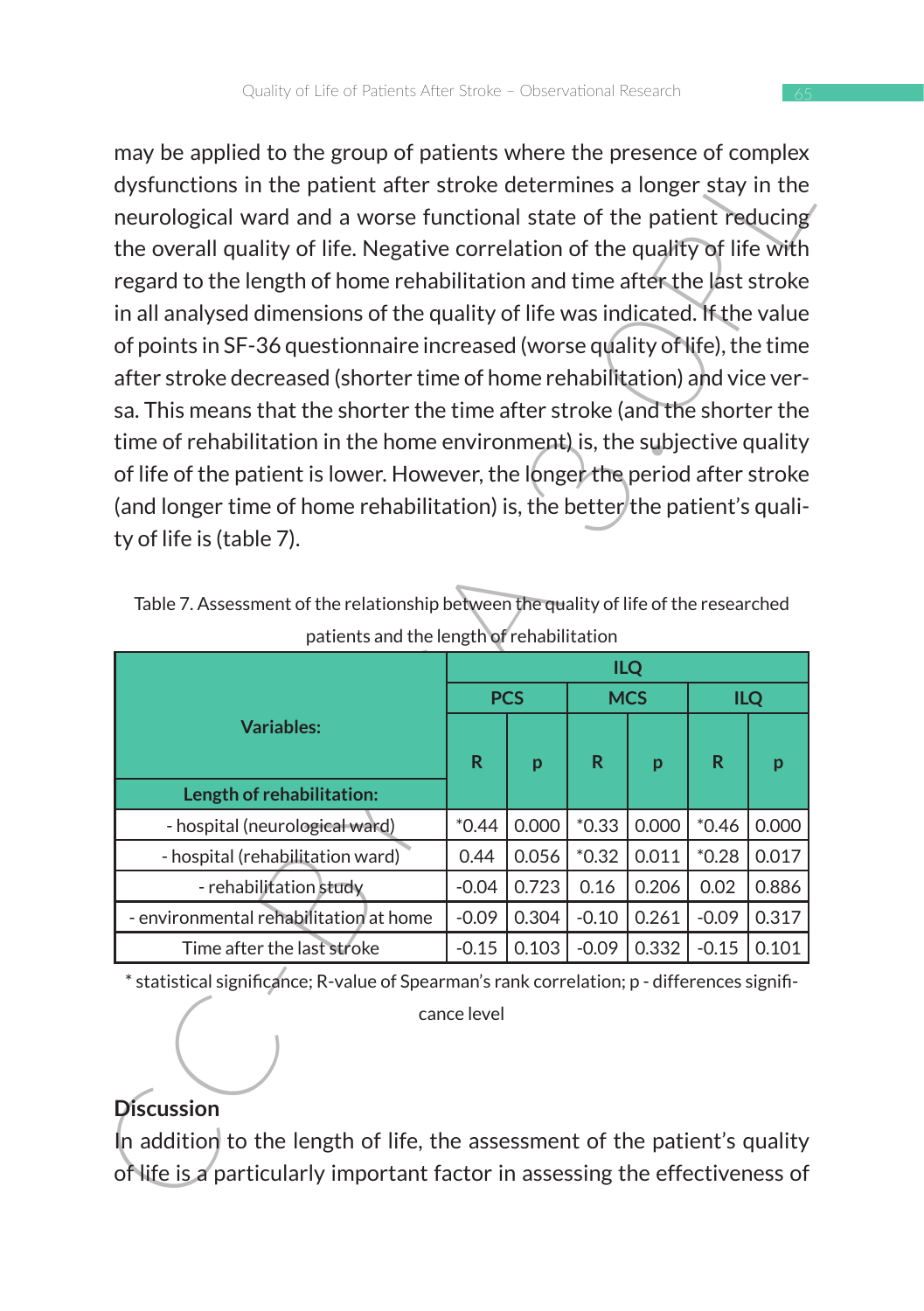treatment. There are many different definitions of the quality of life, but it most often consists of many different factors, not only physical, but also psychological and social, and their assessment is made by the patient himself/herself [7]. The quality of life assessment also provides information about the impact of the disease itself and the effects of its treatment on various areas of the patients' lives, which helps to improve the examination methods, treatment effectiveness and shape the quality of life.

The average level of the quality of life of the respondents was average. The researched patients rated the quality of their life in the mental dimension a bit higher than in the physical dimension. Reduced quality of life in the physical dimension is confirmed by another research [8, 9, 10].

it ensuality inter are many directed naminations or une quanty of this mest often consists of many different factors, not only physical, but<br>also psychological and social, and their assessment is made by the patient<br>himsel Bodzek et al. researched 53 patients after stroke. The average assessment of the patients' quality of life deteriorated as a result of stroke. However, it was defined at the level between medium and good [11]. Similar results were also obtained in the research by Bejer and Kwolek, which covered 39 people after stroke. These authors, similarly to Bodzek et al., used SJŻUM scale in their research [12]. Somewhat different results were obtained in the research by Hartman-Maier et al., which covered 56 Israeli patients. Only 33% of them were satisfied with life as a whole [13]. The results of the research by Tasiemski et al involving 25 patients after stroke were similar. Only every fourth respondent was satisfied with life as a whole [14]. In the research that concern patients after ischemic or haemorrhagic stroke, the impact of the stroke type on the quality of life of the patient is not usually described, which may indicate that the stroke type is not a factor differentiating the quality of life of the patient. In this research, the impact of the stroke type on the perceived level of the quality of life was also not confirmed (p > 0.05). In addition, no significant impact of demographic characteristics on the perceived level of the quality of life in the research group ( $p > 0.05$ ) was demonstrated.

In this research, all researched patients were subject to comprehensive rehabilitation, while in the case of half of them, rehabilitation was implemented within 3 days after stroke. The vast majority of the respondents considered that the applied rehabilitation impacted the improvement of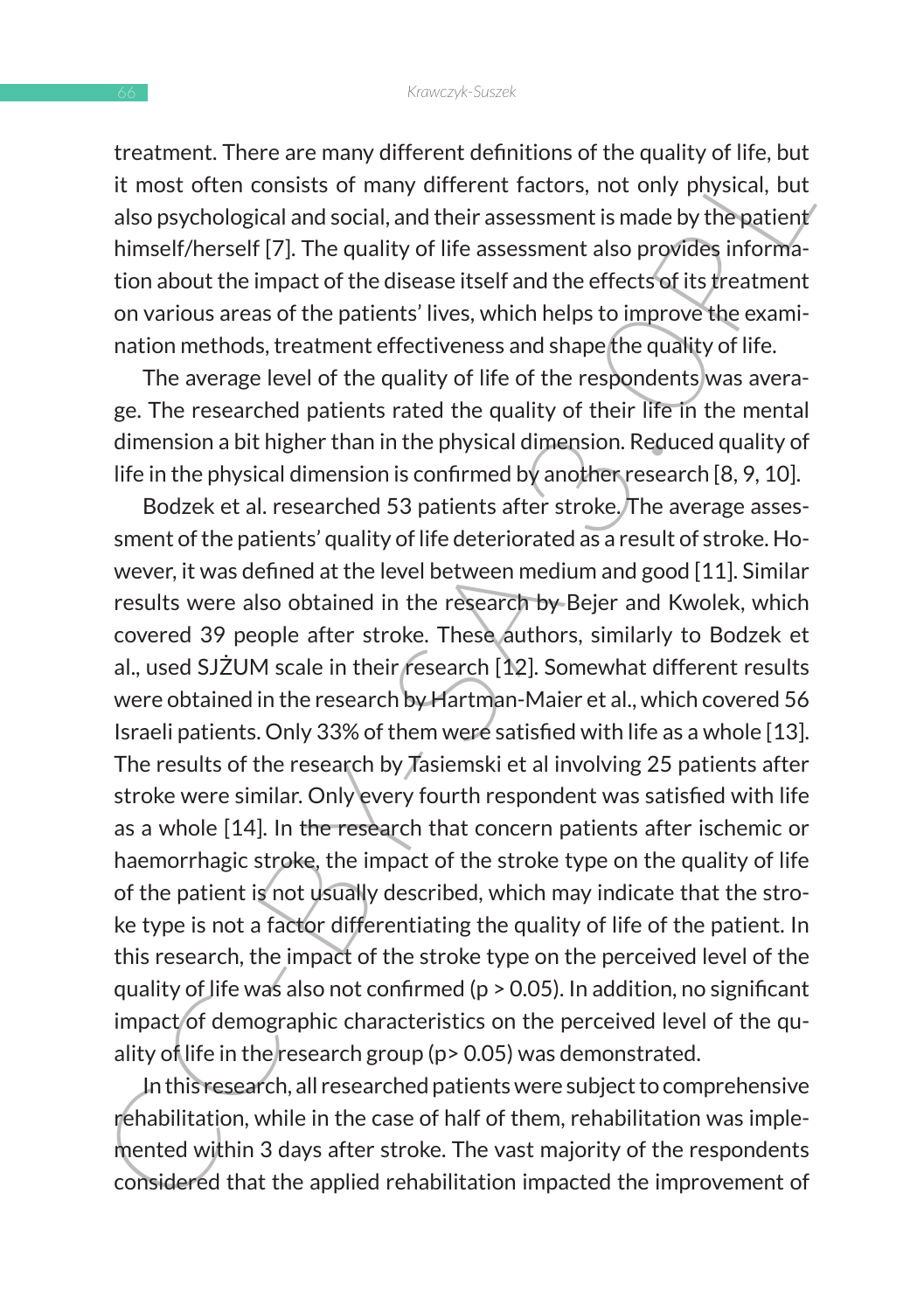their heading wite-tautori on to more relation to those that a wave a significant difference in the average quality of life as well as a significantly better quality of life in the physical and mental dimensions in the gro their health, especially in relation to home rehabilitation (p <0.05). There was a significant difference in the average quality of life as well as a significantly better quality of life in the physical and mental dimensions in the group of the patients who conducted home rehabilitation. Other authors confirm significantly improved fitness of the researched people. It was also indicated that the fastest improvement in fitness was obtained by the patients who conducted rehabilitation in the early period after stroke (up to 1 month). The use of PNF (Proprioceptive Neuromuscular Facilitation) therapy in the patients after ischemic stroke located in the left hemisphere impacted by movement and coordination dysfunction on the right side of the body increases fitness in 70% of the respondents as a result of rehabilitation [15]. There is also a positive effect of the therapy on the improvement of shoulder and shoulder bone rhythm and the increase in the function of the upper limb, mainly through the control of motion in space [16]. Intensive rehabilitation, especially with regard to the time devoted to individual therapy of daily activities, provides better functional results of the therapy [17]. The individual ability to cope with difficult situations, which is conditioned by personality traits of the patient, is also crucial [18].

The research on the effectiveness of home rehabilitation is confirmed by all used scales: Rankin, Brunnström and locomotion possibilities, in which a significant improvement in the functional status of the patients was noted [19]. In addition, the use of comprehensive rehabilitation impacts on the improvement of both functional and mental state in the patients after ischemic stroke, and thus the assessment of the quality of life of the patients [20]. Conducting comprehensive therapy allows the assessment of the effects of early rehabilitation during hospitalisation of the patients with ischemic stroke. There is a statistically significant improvement in self-care and everyday activities in the study groups [21]. Pasek et al., assessing everyday activities depending on the subtype of ischemic stroke and conducted rehabilitation, showed a significant improvement in the quality of life based on the Rivermead Mobility Index.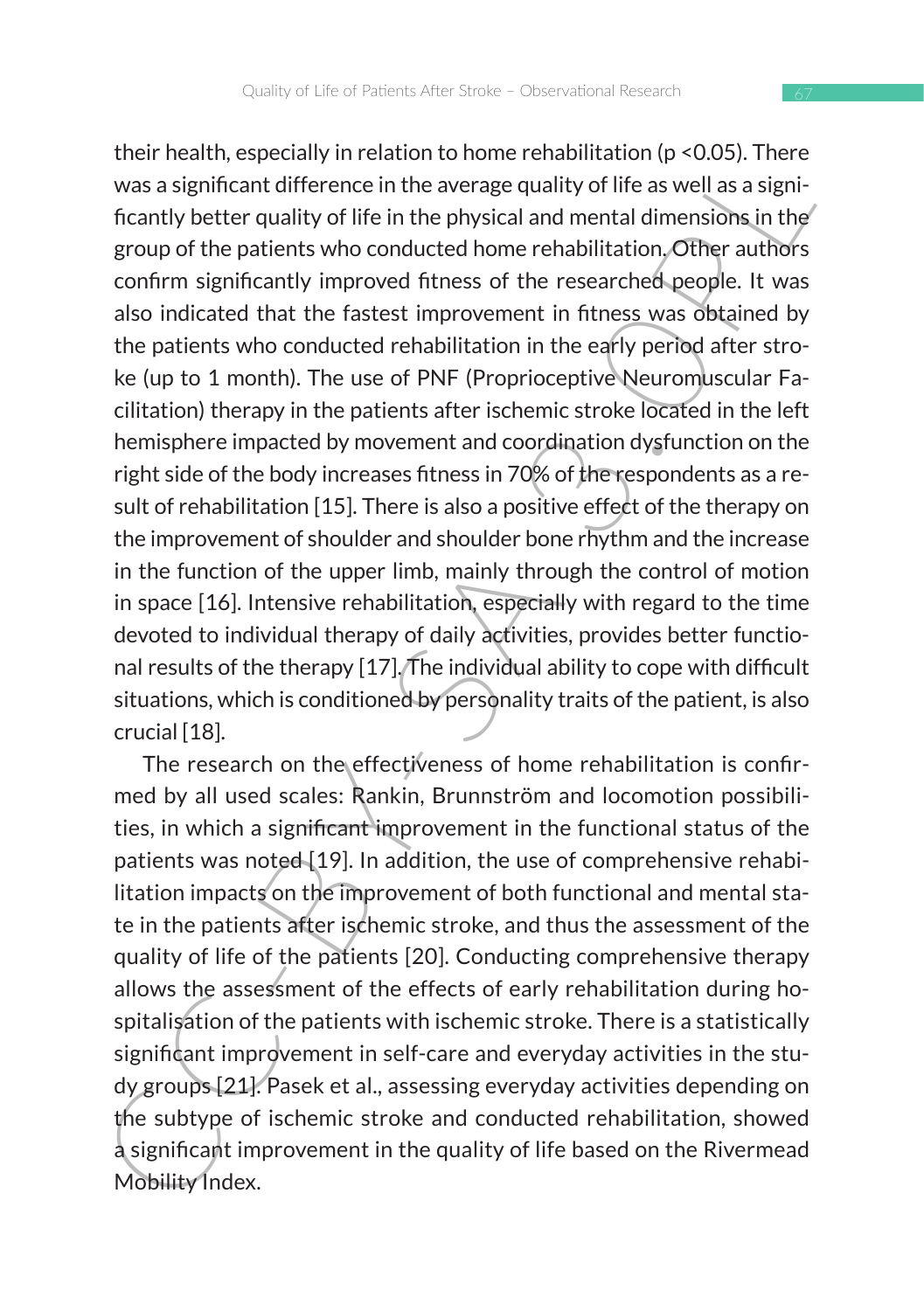In addition, the research confirmed the positive impact of early rehabilitation on the results of rehabilitation of the patients after stroke. The patients after post-hospital rehabilitation within one month after stroke revealed better results compared to the patients who started treatment after 2 months  $[22]$ . The importance of early rehabilitation/in reconstructing lost functional abilities was also demonstrated by Bernhardt et al. The authors achieved optimal functional results in the first day after stroke [23].

influidinon, the research comminied up pusitive in emplate the state of the pair emplation on the results of rehabilitation of the patients after stroke. The patients after post-hospital rehabilitation within one month aft The literature reports that locomotion improved due to several weeks of rehabilitation in the patients after ischemic stroke referred to further post-hospital rehabilitation. In addition, the recovery of the ability to move independently to varying degrees positively impacted on the patients' psyche and justified the need to continue rehabilitation. The effects of improvement visible in the performance of everyday activities mobilised. The initial low self-esteem of one's state of health occurring after stroke caused a temporary loss of social contacts and an initial weakening of family ties, which in turn caused progressive deterioration of well-being, including depression [24, 25, 26]. The improvement in health caused the improvement of lost ties, and in some people, it increased interest in sport as a form of rehabilitation. The author concluded that rehabilitation of the patients conducted as part of rehabilitation with the use of specialized kinesitherapy methods significantly contributed to the improvement in gross (gait) and low (manual) motor skills [27]. In our own research it was observed that the longer the time after stroke is, the quality of the patient's life increased slightly (ILQ: R= -0.15). Considering that each of the researched patients had individual planned rehabilitation, the reduction of dysfunctions significantly increased the overall quality of life of the patients.

The importance of early and comprehensive rehabilitation for the quality of life of the patients after stroke is confirmed by the guidelines for post-stroke management. Based on articles signed by the European Stroke Organization and the Polish Neurological Society, Mazurek et al. claim that rehabilitation of the patients after stroke should be coordinated and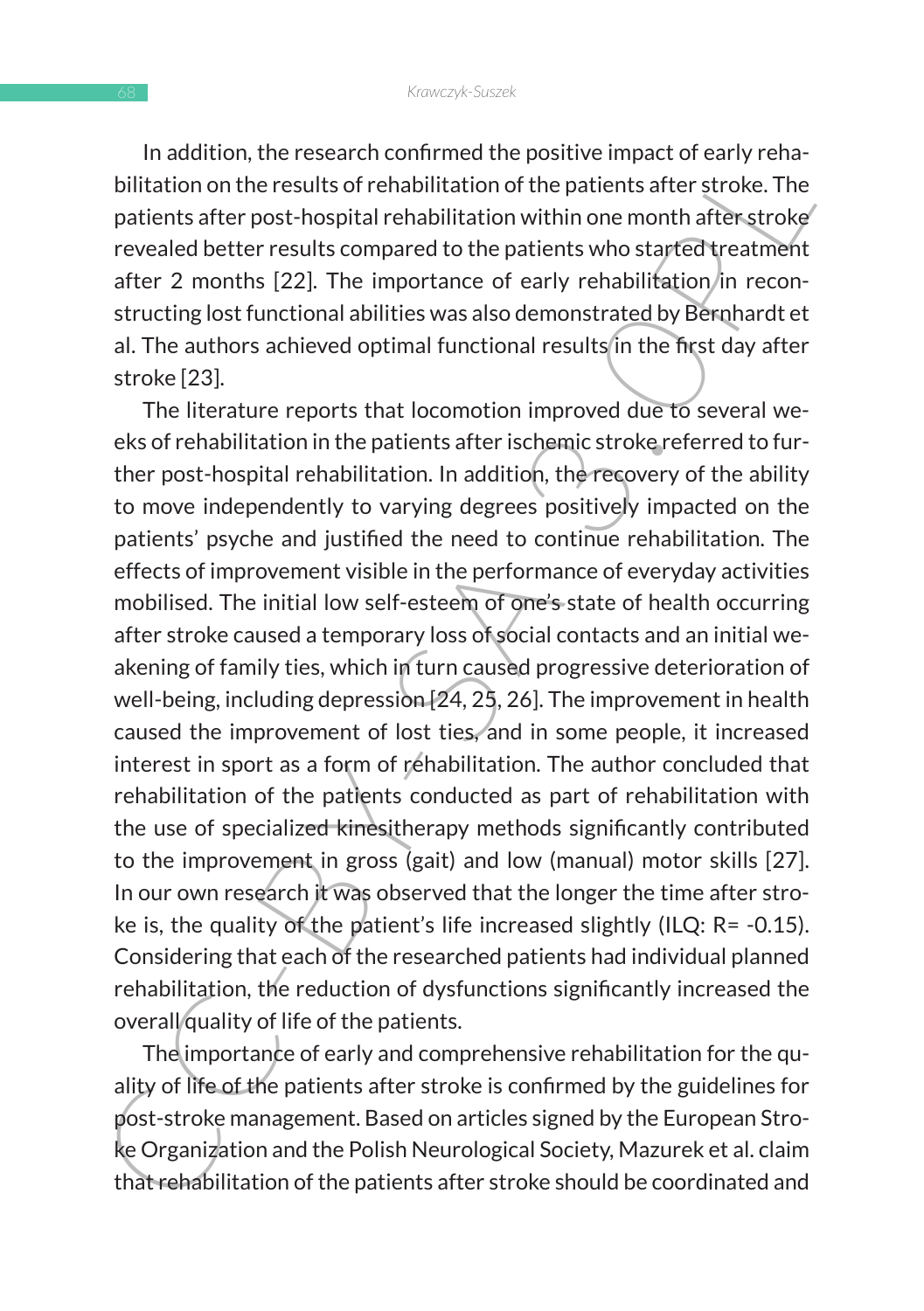multidisciplinary. It is proposed to start it early, although there is no optimal time to implement the improvement. Active rehabilitation should, however, be started immediately after the patient's general condition stabilized. The authors also state that the quality and organization of rehabilitation care are more important than the number of hours of therapy, and physiotherapists should choose therapeutic agents individually to the patient's needs [28].

In addition, the research confirmed a significant relationship between the quality of life (general and in both dimensions – physical and mental) and the length of rehabilitation. It is also necessary to measure the functionality of the patients because the presence of many dysfunctions in the motion system often determines a longer stay in hospital and rehabilitation wards, which may also be a factor that reduces the quality of life of the patient.

multus<br>computery. Its proposed to start theaty, altiongly there is no optimization<br>mall time to implement the improvement. Active rehabilitation should,<br>however, be started immediately after the patient's general conditio The research also confirmed the existence of dependence between individual components of the quality of life and its overall assessment. The patients subject to this research were on average approximately  $25.5 \pm 8.2$  months after the last stroke, therefore rehabilitation includes therapeutic activities in the patient's environment. At the time of the research, the patients indicated that their overall quality of life was determined the most by the sphere of physical functioning ( $R = 0.91$ ) and social functioning ( $R = 0.82$ ), as well as mental health ( $R = 0.83$ ) and pain sensation  $(R = 0.81)$ . The values of the R factor in each of the exchangeable quality of life dimensions were positive and increased with the increase in the total number of the ILQ points. This means that the patient's functionality in the physical and social dimension, pain complaints and his/her subjective sense of mental health are important factors determining the overall quality of life, and in the case of a positive correlation significantly lowering the quality of life (increase in the SF-36 score). The significance of these factors confirms the great importance of psychological and social support for the patients after stroke who are in the process of adaptation to their own environment [29, 30], as well as further comprehensive rehabilitation aimed at reducing physical dysfunctions and pain. The literature of the sub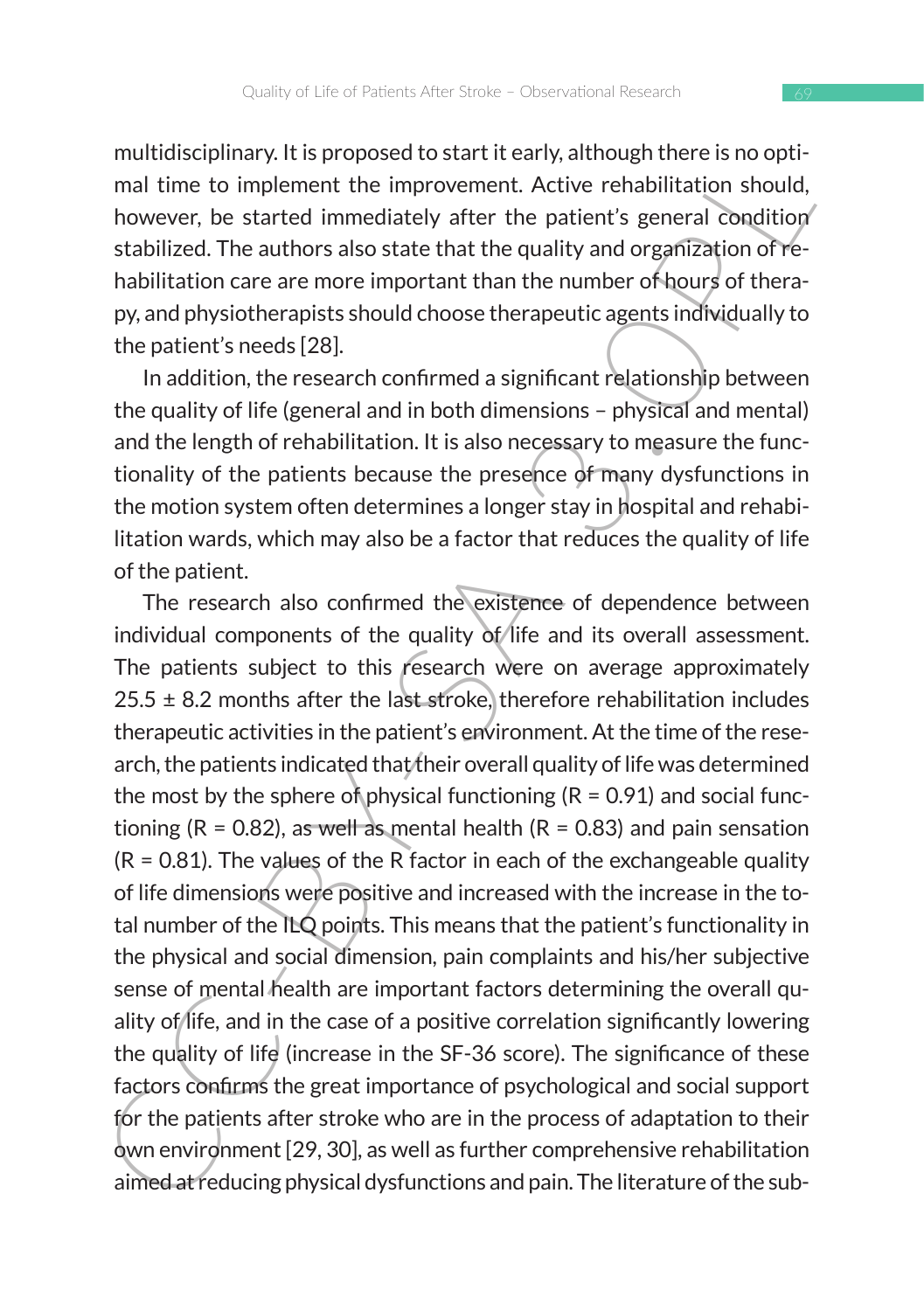even time is used and public on tumining solutions, untuctioning or the quality of life<br>upper limb and self-care on the negative assessment of the quality of life<br>(31). It is worth noting that the respondents claimed that ject confirms the great impact of fulfilling social roles, functioning of the upper limb and self-care on the negative assessment of the quality of life [31]. It is worth noting that the respondents claimed that limitations in the field of physical quality of life were not the most severe, but limitations in the performance of social roles were the most painful, including the socio- -environmental limitations [32]. In addition, the presence of dysfunctions of the upper and lower limbs, dysfunctions in the field of vision, speech, mental disorders and problems in perception of the world and problems in the field of interpersonal communication, dysphagia, increase the probability of psychological disorders in the patient, which in turn reduces the sense of the quality of life, therefore, it is important to conduct comprehensive therapy in this area [33, 34, 35].

The improvement of the psychophysical state and the general quality of life of the patient after stroke as a result of rehabilitation is unquestionable. Its range may depend on the moment of starting rehabilitation, individual planning of therapy for the patient, the occurrence of coexisting diseases. It is worth conducting research on the impact of rehabilitation, and more recently available methods and therapies, on the functional level of the patient after stroke, to maximally reduce the resulting dysfunctions and improve the quality of life of the patient after stroke.

# **Conclusions**

- The patients assessed the mental dimension of the quality of life slightly better than in the physical dimension.
- The patients after the second stroke reported a significantly higher level of the quality of life compared to those after one stroke.
- Conducting long-term comprehensive rehabilitation in the post- -acute period and environmental rehabilitation is important in the aspect of improving the quality of life in the physical dimension of the patient after stroke.
- In the mental dimension of the quality of life, the patients stated that the largest problem involved limited social roles resulting from emotional problems.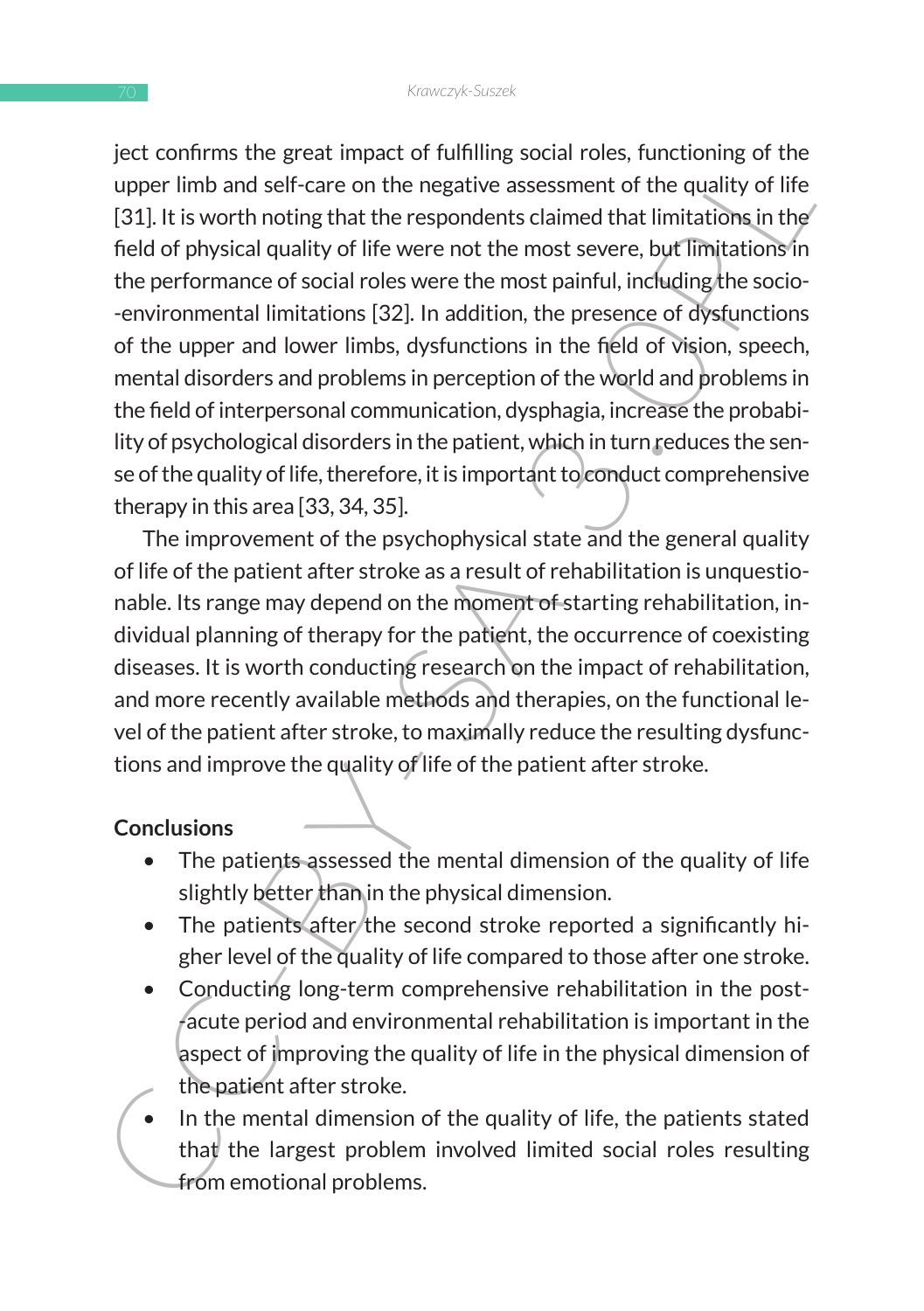• It is important to provide psychological support to the patients after stroke, to increase their assimilation with the environment and to reduce psychological barriers.

The important to provide psychological support to the pairement<br>after stroke, to increase their assimilation with the environment<br>and to reduce psychological barriers.<br>Funding: This research received no external funding.<br>A **Funding:** This research received no external funding. **Acknowledgments:** This study was conducted from personal funds. **Conflicts of Interest:** The authors declare no conflict of interest.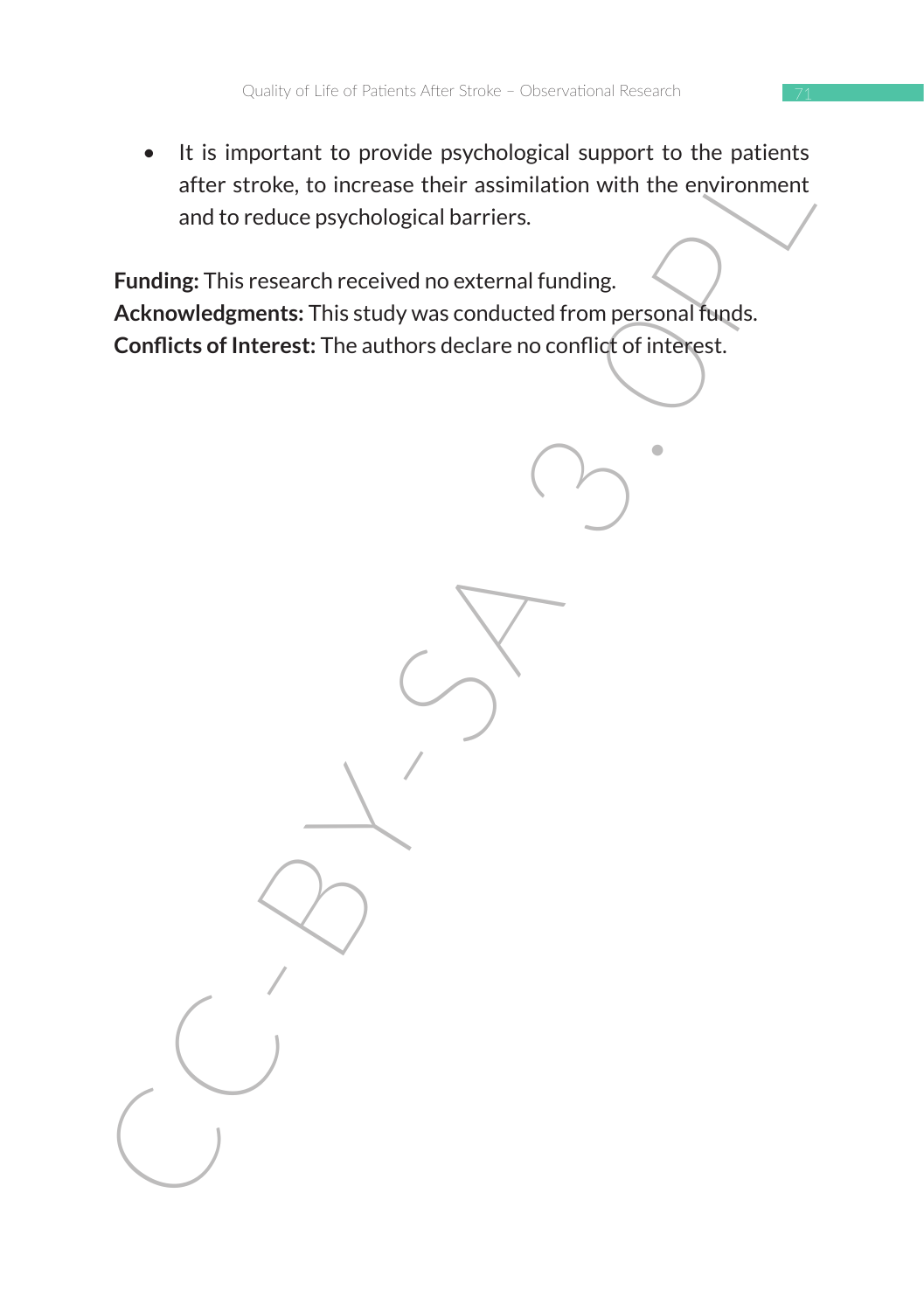# **References**

1. Paul SL, Srikanth VK, Thrift AG. The large and growing burden of stroke. Curr Drug Targets 2007; 7: 786-93.

2. Bejer A, Probachta M, Trojan G, Szeliga E, Pikuła, D. Wpływ kompleksowej rehabilitacji szpitalnej na jakość życia osób po udarze mózgu. Young Sport Science of Ukraine 2013; 3: 6-12.

3. Tylka J. Czy badanie jakości życia jest dobrym kryterium oceny skuteczności rehabilitacji? Rehabilitacja Medyczna 2003; 7(4): 50-3.

4. Tylka J. Jakość życia po udarze mózgu. Część I — badania prospektywne. Udar Mózgu 2001; 3(1): 55-62.

5. Tylka J. Jakość życia w odniesieniu do rehabilitacji kardiologicznej. Rehabilitacja Medyczna 2002; 6(1): 52-6.

6. Tylka J. SF-36 questionnaire – final part of discussion. Kardiol Pol 2010; 68(8): 985.

7. Jaracz K, Kozubski W. Quality of life in stroke patients. Acta Neurologica Scandinavica 2003;107(5): 324-9.

References<br>
1. Paul SL, Srikanth VK, Thrift AG. The large and growing burden of strowing<br>
ke. Curr Drug Targets 2007; 7: 786-93.<br>
2. Bejer A, Probachta M, Trojan G, Szeliga E, Pikuła, D. Wpływ komplekso-<br>
wej rehabilitacji 8. Bugge C, Hagen, S, Alexander H. Measuring stroke patients' health status in the early post-stroke phase using the SF36. Int J Nurs Stud 2001; 38: 319-27.

9. Hopman WM, Verner J. Quality of life during and after inpatient stroke rehabilitation. Stroke 2003; 34: 801-5.

10. Kauhanen ML, Korpelainen JT, Hiltunen P, Nieminen P, Sotaniemi KA, Myllyla VV. Domains and determinants of quality of life after stroke caused by brain infarction. Arch Phys Med Rehabil 2000; 81: 1541-6.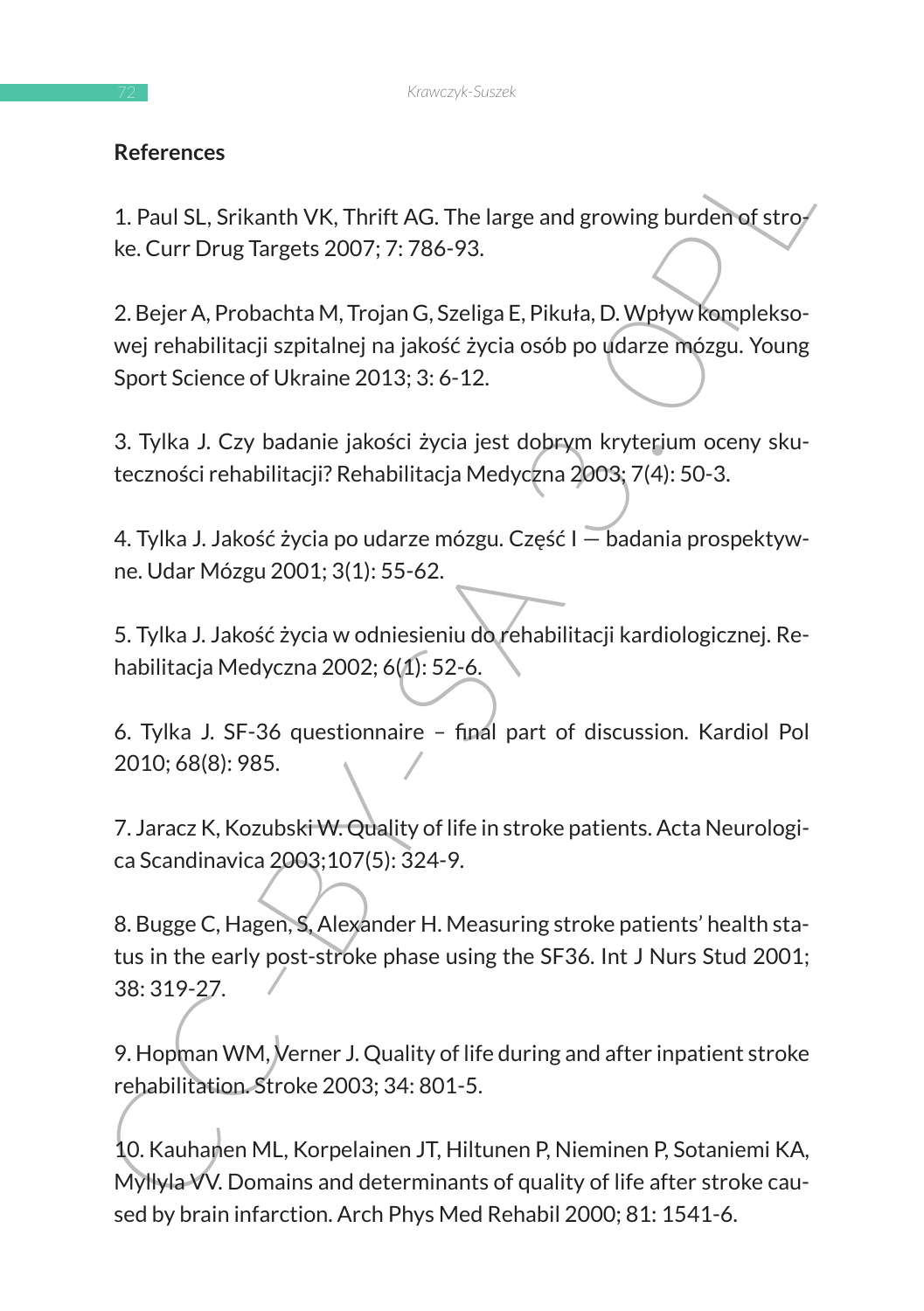11. Bodzek S, Franek G, Nowak-Kapusta Z. Wybrane aspekty jakości życia chorych po niedokrwiennych udarach mózgu. Pielęgniarstwo Neurologiczne i Neurochirurgiczne 2016; 5(2): 69-75.

12. Kwolek A, Bejer A. Ocena jakości życia osób starszych po udarze mózgu – doniesienie wstępne. Fizjoterapia 2008; 16(1): 52-63.

13. Hartman-Maier A, Soroker N, Ring H, Avni N, Katz N. Activities, participation and satisfaction one-year post stroke. Disability Rehabilitation 2007; 29: 559-66.

14. Tasiemski T, Knopczyńska A, Wilski M. Jakość życia osób po udarze mózgu — badania pilotażowe. Gerontologia Polska 2010; 18(3): 128-33.

1. Bouzek S, Francek S, Nowak-Rapusta Z. Wyoulalle aspecty particles<br>
cia chorych po niedokrwiennych udarach mózgu. Pielegniarstwo Neuro-<br>
logiczne i Neurochirurgiczne 2016; 5(2): 69-75.<br>
12. Kwolek A, Bejer A. Ocena jakoś 15. Kaniewski O, Suszyński K, Górka D et al. Wpływ terapii PNF na proces poprawy motorycznej u pacjentów po niedokrwiennym udarze mózgu zlokalizowanym w lewej półkuli w okresie ostrym rehabilitacji. Annales Academiae Medicae Silesiensis 2014; 68(5): 294-301.

16. Skatulska I, Śliwiński Z. Zespół bolesnego barku w aspekcie zespołu przeciążeniowego mięśni rotatorów. Medycyna Sportowa 2002; 18(12): 513-8.

17. Kwakkel G, Peppen R, Wagenaar RC. Effects of augmentem exercise therapy time after stroke: a metaanalysis. Stroke 2004; 35: 2529-39.

18. Darlington ASE, Dippel DWJ, Ribbers GM, van Balen, R, Passchier J, Busschbach JJV. Coping Strategies as Determinants of Quality of Life in Stroke Patients: A Longitudinal Study. Cerebrovasc Dis 2007; 23: 401-7.

19. Szczygielska D, Pop T, Maciejczak A. Ocena postępów rehabilitacji prowadzonej w domu pacjenta z rozpoznanym udarem mózgu. Przegląd Medyczny Uniwersytetu Rzeszowskiego 2009; 2: 174-9.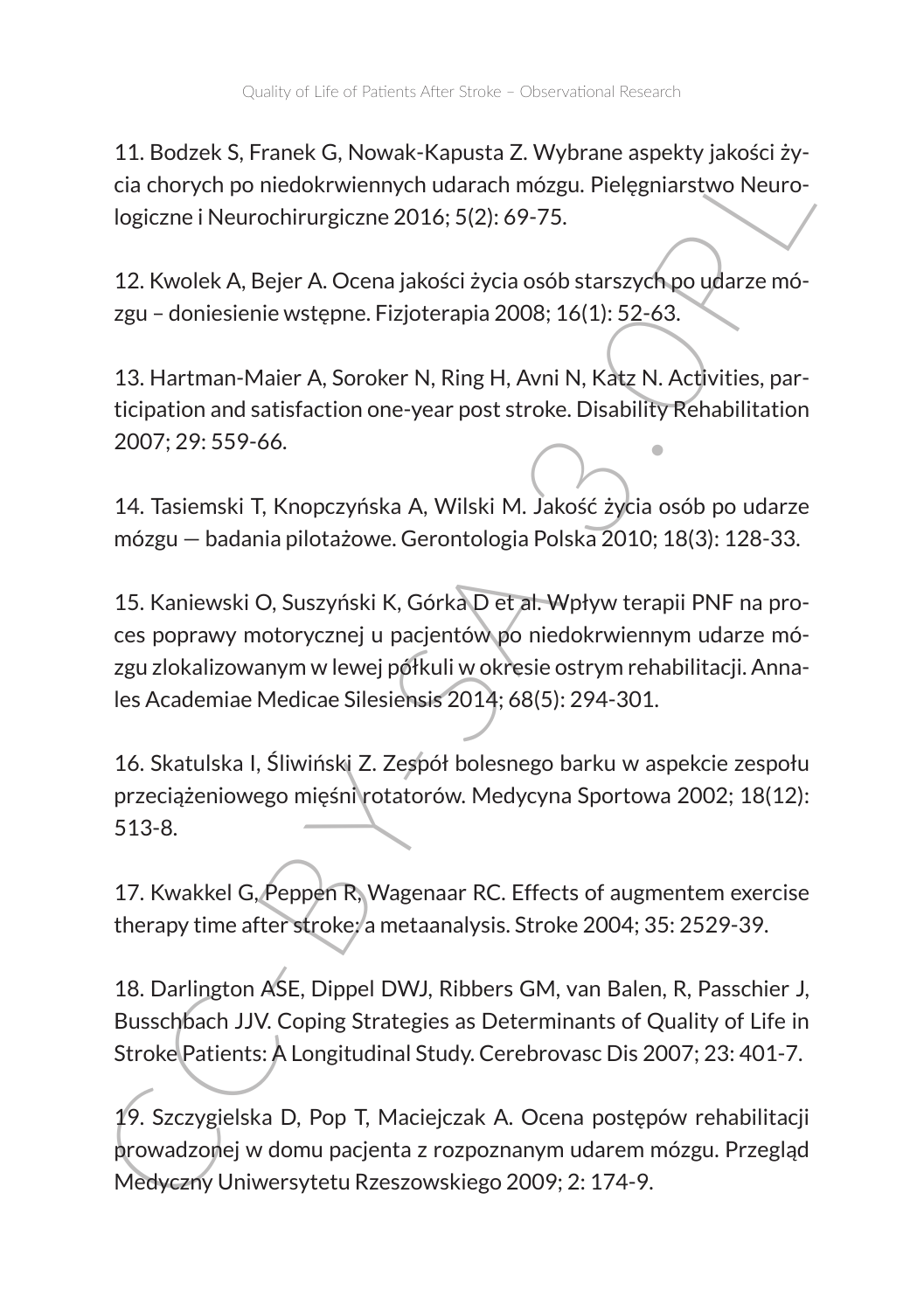20. Starosta M, Niwald M, Miller E. Skuteczność kompleksowej rehabilitacji po pierwszym w życiu udarze niedokrwiennym mózgu. Polski Merkuriusz Lekarski 2015; 227: 51-4.

21. Trochimiuk J, Kochanowski J, Stolarski B. Efekty wczesnej rehabilitacji w okresie pobytu szpitalnego pacjentów z udarem niedokrwiennym mózgu. Rehabilitacja Praktyczna 2009; 4: 15-9.

22. Pasek J, Opara J, Pasek T. Ocena czynności życia codziennego w zależności od podtypu przebytego udaru niedokrwiennego mózgu i przeprowadzonej wczesnej rehabilitacji. Udar Mózgu 2009; 11(2): 41-9.

23. Bernhardt J, Chan J, Nicola I. Little therapy, little physical activity: rehabilitation within the first 14 days of organized stroke until care. Rehabilitation Medicine 2007; 39: 43-8.

24. Carod-Artal J, Egido JA, Gonzalez JL, Varela de Seijas E. Quality of life among stroke survivors evaluated 1 year after stroke: experience of a stroke unit. Stroke 2000; 31: 2995-3000.

25. Kauhanen ML, Korpelainen JT, Hiltunen P, Nieminen P, Sotaniemi KA, Myllyla VV. Domains and determinants of quality of life after stroke caused by brain infarction. Arch Phys Med Rehabil 2000; 81: 1541-6.

20. Starbala Mi, Iwwalu Mi, mimer E. Stattecznios: kompessowej relation<br>
tacji po pierwszym w życiu udarze niedokrwiennym mózgu. Polski Merkuriusz Lekarski 2015; 227: 51-4.<br>
21. Trochimiuk J, Kochanowski J, Stolarski B. Ef 26. Suenkeler IH, Nowak M, Misselwitz B et al. Timecourse of health-related quality of life as determined 3, 6 and 12 months after stroke. Relationship to neurological deficit, disability and depression. J Neurol 2002; 49: 1160-7.

27. Nadulska A. Lokomocja i samoobsługa u pacjentów po przebytym udarze niedokrwiennym mózgu usprawnianych kinezyterapeutycznie. Zeszyty Naukowe WSSP 2013; 17: 97-106.